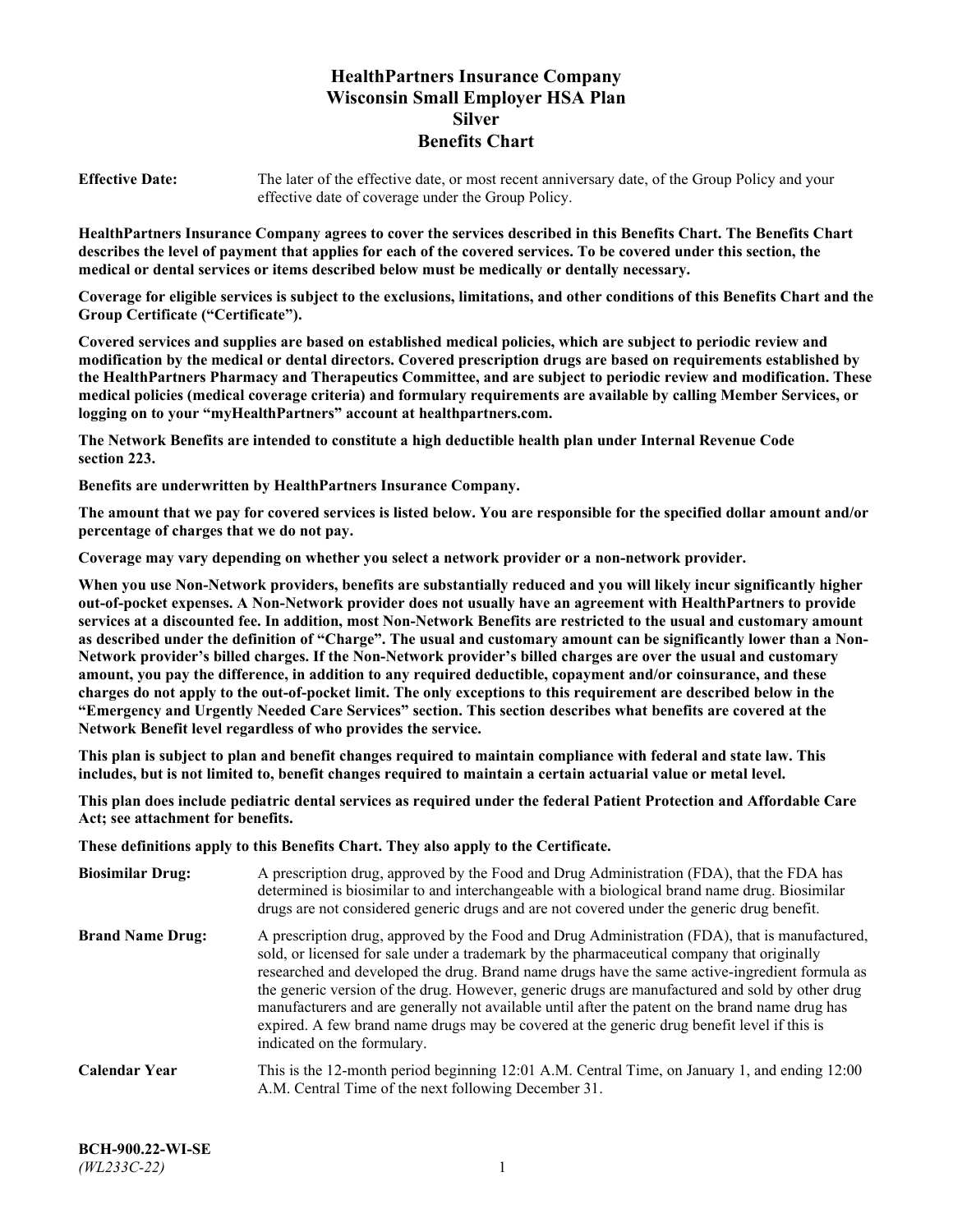| Charge:     | For covered services delivered by a network provider, this is the provider's discounted fee for a<br>given medical/surgical service, procedure or item.                                                                                                                                                                                                                                                                                                                                                                                                                                                                                                                                                                 |
|-------------|-------------------------------------------------------------------------------------------------------------------------------------------------------------------------------------------------------------------------------------------------------------------------------------------------------------------------------------------------------------------------------------------------------------------------------------------------------------------------------------------------------------------------------------------------------------------------------------------------------------------------------------------------------------------------------------------------------------------------|
|             | For covered services delivered by non-network providers, a contracted rate may apply if such<br>arrangement is available to HealthPartners.                                                                                                                                                                                                                                                                                                                                                                                                                                                                                                                                                                             |
|             | For the usual and customary charge for covered services delivered by non-network providers, our<br>payment is calculated using one of the following options, depending on availability: 1) a<br>percentage of the Medicare fee schedule; 2) a comparable schedule if the service is not on the<br>Medicare fee schedule; or 3) a commercially reasonable rate for such service if a fee schedule is<br>not available.                                                                                                                                                                                                                                                                                                   |
|             | The usual and customary charge is the maximum amount allowed that we consider in the<br>calculation of the payment of charges incurred for certain covered services. You must pay for any<br>charges above the usual and customary charge, and they do not apply to the out-of-pocket limit.                                                                                                                                                                                                                                                                                                                                                                                                                            |
|             | A charge is incurred for covered ambulatory medical and surgical services, on the date the service<br>or item is provided. A charge is incurred for covered inpatient services, on the date of admission to<br>a hospital. To be covered, a charge must be incurred on or after your effective date and on or<br>before the termination date.                                                                                                                                                                                                                                                                                                                                                                           |
|             | Copayment/Coinsurance: The specified dollar amount, or percentage, of charges incurred for covered services, which we do<br>not pay, but which you must pay, each time you receive certain medical services, procedures or<br>items. Our payment for those covered services or items begins after the copayment or coinsurance<br>is satisfied. Covered services or items requiring a copayment or coinsurance are specified in this<br>Benefits Chart.                                                                                                                                                                                                                                                                 |
|             | For services provided by a network provider:<br>An amount which is listed as a flat dollar copayment is applied to a network provider's discounted<br>charge for a given service. However, if the network provider's discounted charge for a service or<br>item is less than the flat dollar copayment, you will pay the network provider's discounted charge.<br>An amount which is listed as a percentage of charges or coinsurance is based on the network<br>provider's discounted charges, calculated at the time the claim is processed, which may include an<br>agreed upon fee schedule rate for case rate or withhold arrangements.                                                                            |
|             | For services provided by a non-network provider:<br>Any copayment or coinsurance is applied to the lesser of the provider's charges or the usual and<br>customary charge for a service.                                                                                                                                                                                                                                                                                                                                                                                                                                                                                                                                 |
|             | A copayment or coinsurance is due at the time a service is provided, or when billed by the<br>provider. The copayment or coinsurance applicable for a scheduled visit with a HealthPartners<br>network provider will be collected for each visit, late cancellation and failed appointment.                                                                                                                                                                                                                                                                                                                                                                                                                             |
| Deductible: | The specified dollar amount of charges incurred for covered services, which we do not pay, but an<br>enrollee or a family has to pay first in a calendar year. Our payment for those services or items<br>begins after the deductible is satisfied. For network providers, the amount of the charges that apply<br>to the deductible are based on the network provider's discounted charges, calculated at the time<br>the claim is processed, which may include an agreed upon fee schedule rate for case rate or<br>withhold arrangements. For non-network providers, the amount of charges that apply to the<br>deductible are the lesser of the provider's charges or the usual and customary charge for a service. |
|             | Any amounts paid or reimbursed by a third party, including but not limited to: point of service<br>rebates, manufacturer coupons, manufacturer debits cards or other forms of direct reimbursement<br>to an Insured for a product or service, will not apply toward your deductible, to the extent<br>permitted under state and federal law.                                                                                                                                                                                                                                                                                                                                                                            |
|             | Your plan has an embedded deductible. This means once an Insured meets the individual<br>deductible, the plan begins paying benefits for that person. If two or more members of the family<br>meet the family deductible, the plan begins paying benefits for all members of the family,<br>regardless of whether each Insured has met the individual deductible. However, an Insured may<br>not contribute more than the individual deductible toward the family deductible.                                                                                                                                                                                                                                           |
|             | All services are subject to the deductible unless otherwise indicated below in this Benefits Chart.                                                                                                                                                                                                                                                                                                                                                                                                                                                                                                                                                                                                                     |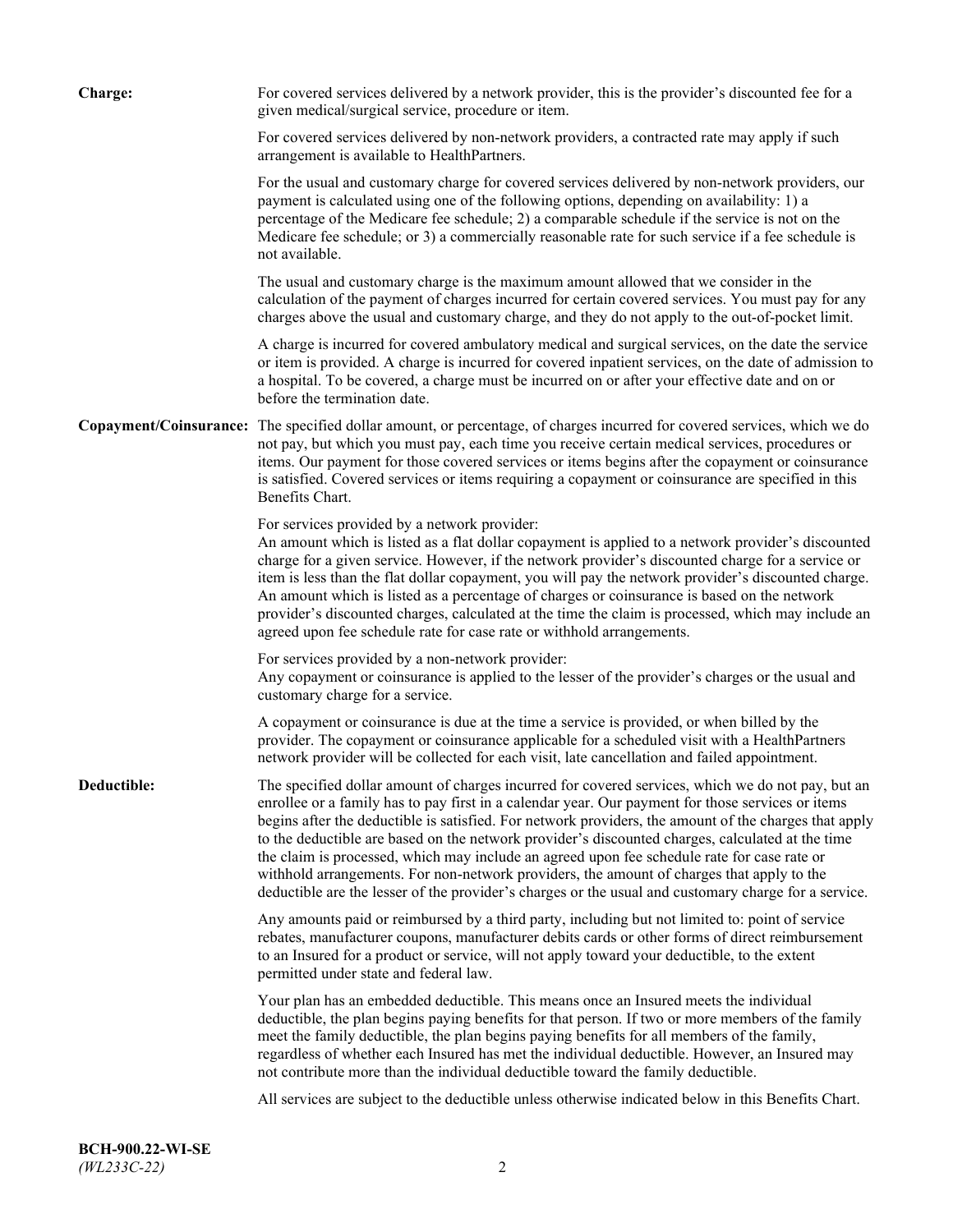| Formulary:                                 | This is a current list, which may be revised from time to time, of prescription drugs, medications,<br>equipment and supplies covered by us as indicated in this Benefits Chart which are covered at the<br>highest benefit level. Some drugs on the formulary may require prior authorization to be covered<br>as formulary drugs. The formulary, and information on drugs that require prior authorization, are<br>available by calling Member Services, or logging on to your "myHealthPartners" account at<br>healthpartners.com. |
|--------------------------------------------|---------------------------------------------------------------------------------------------------------------------------------------------------------------------------------------------------------------------------------------------------------------------------------------------------------------------------------------------------------------------------------------------------------------------------------------------------------------------------------------------------------------------------------------|
| <b>Generic Drug:</b>                       | A prescription drug, approved by the Food and Drug Administration (FDA), that the FDA has<br>determined is comparable to a brand name drug product in dosage form, strength, route of<br>administration, quality, intended use and documented bioequivalence. Generally, generic drugs<br>cost less than brand name drugs. Some brand name drugs may be covered at the generic drug<br>benefit level if this is indicated on the formulary.                                                                                           |
| <b>Lifetime Maximum</b><br><b>Benefit:</b> | The specified coverage limit actually paid by us for services and/or charges incurred by you for any<br>given procedure or diagnosis. Payment of benefits under this Benefits Chart ceases when that lifetime<br>maximum benefit is reached. You have to pay for any subsequent charges.                                                                                                                                                                                                                                              |
| <b>Non-Formulary Drug:</b>                 | This is a prescription drug, approved by the Food and Drug Administration (FDA), that is not on<br>the formulary, is medically necessary and is not investigative or experimental or otherwise<br>excluded under the Certificate.                                                                                                                                                                                                                                                                                                     |
| <b>Out-of-Pocket Expenses:</b>             | You pay the specified copayments/coinsurance and deductibles applicable for particular services,<br>subject to the out-of-pocket limit described below. These amounts are in addition to the monthly<br>premium payments.                                                                                                                                                                                                                                                                                                             |
| <b>Out-of-Pocket Limit:</b>                | You pay the copayments/coinsurance and deductibles for covered services, to the individual or<br>family out-of-pocket limit. Thereafter we cover 100% of the charges incurred for all other covered<br>services, for the rest of the calendar year. You pay amounts greater than the out-of-pocket limit if<br>you exceed any lifetime maximum benefit or any visit or day limits.                                                                                                                                                    |
|                                            | Non-Network Benefits above the usual and customary charge (see definition of charge above) do<br>not apply to the out-of-pocket limit.                                                                                                                                                                                                                                                                                                                                                                                                |
|                                            | Non-Network Benefits for transplant surgery do not apply to the out-of-pocket limit.                                                                                                                                                                                                                                                                                                                                                                                                                                                  |
|                                            | Any amounts paid or reimbursed by a third party, including but not limited to: point of service<br>rebates, manufacturer coupons, manufacturer debit cards or other forms of direct reimbursement to<br>an Insured for a product or service, will not apply as an out-of-pocket expense, to the extent<br>permitted under state and federal law.                                                                                                                                                                                      |
|                                            | You are responsible to keep track of the out-of-pocket expenses. Contact Member Services for<br>assistance in determining the amount paid by the enrollee for specific eligible services received.<br>Claims for reimbursement under the out-of-pocket limit provisions are subject to the same time<br>limits and provisions described under the "Claims Provisions" section of the Certificate.                                                                                                                                     |
| <b>Specialty Drug List:</b>                | This is a current list, which may be revised from time to time, of prescription drugs, medications,<br>equipment and supplies, which are typically bio-pharmaceuticals. The purpose of a specialty drug<br>list is to facilitate enhanced monitoring of complex therapies used to treat specific conditions.<br>Specialty drugs are covered by us as indicated in this Benefits Chart. The specialty drug list is<br>available by calling Member Services, or logging on to your "myHealthPartners" account at<br>healthpartners.com. |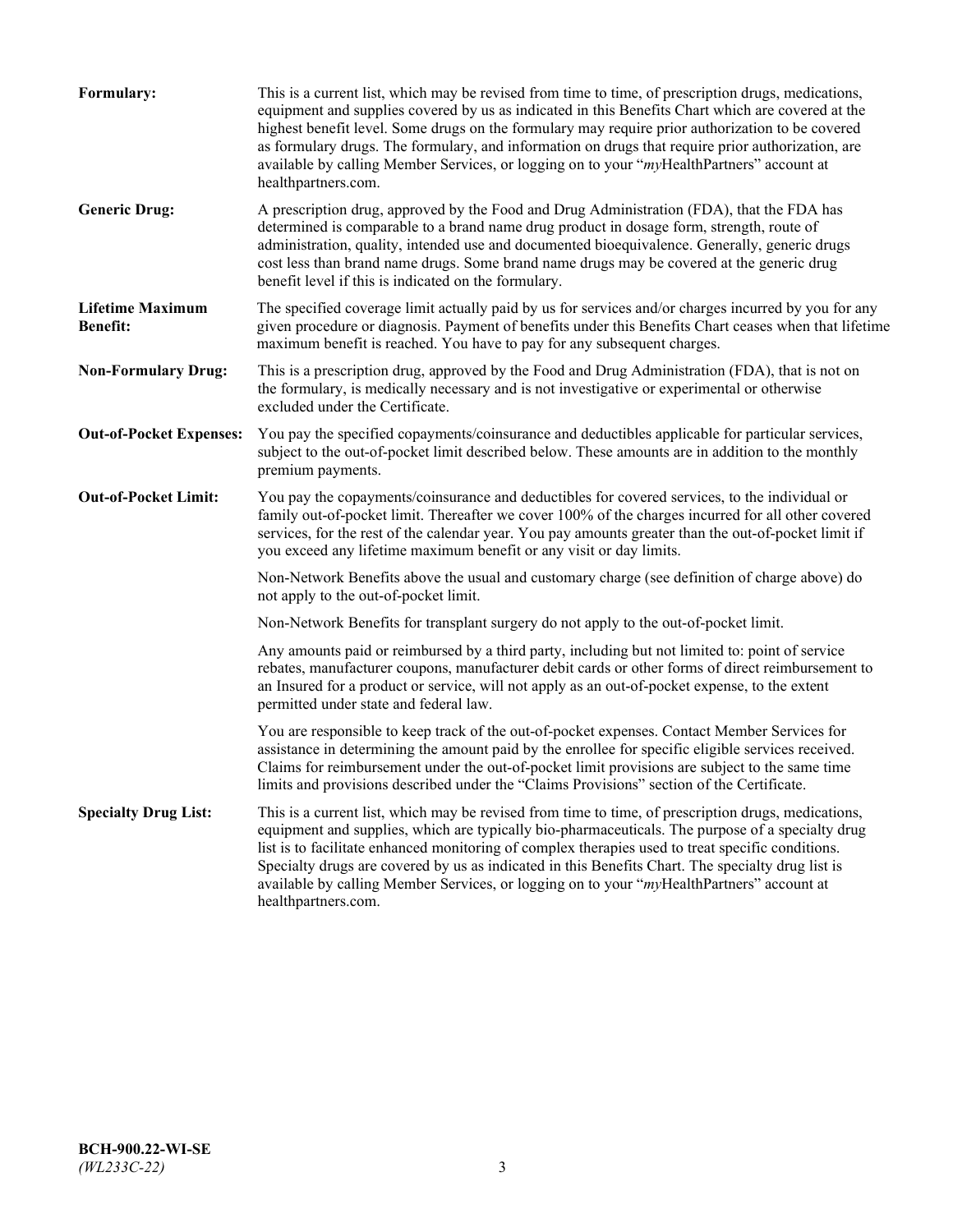### **DEDUCTIBLES AND OUT-OF-POCKET LIMITS**

#### **Individual calendar year deductible**

| <b>Network Benefits</b> | <b>Non-Network Benefits</b> |
|-------------------------|-----------------------------|
| \$6,000                 | \$10,000                    |

### **Family calendar year deductible**

| <b>Network Benefits</b> | <b>Non-Network Benefits</b> |
|-------------------------|-----------------------------|
| \$12,000                | \$20,000                    |

Separate deductibles must be satisfied under the Network Benefits and Non-Network Benefits.

Your plan has an embedded deductible. This means once an Insured meets the individual deductible, the plan begins paying benefits for that person. If two or more members of the family meet the family deductible, the plan begins paying benefits for all members of the family, regardless of whether each Insured has met the individual deductible. However, an Insured may not contribute more than the individual deductible toward the family deductible.

Any amounts paid or reimbursed by a third party, including but not limited to: point of service rebates, manufacturer coupons, manufacturer debits cards or other forms of direct reimbursement to an Insured for a product or service, will not apply toward your deductible, to the extent permitted under state and federal law.

#### **Individual calendar year out-of-pocket limit**

| Network Benefits | <b>Non-Network Benefits</b> |
|------------------|-----------------------------|
| \$6,300          | \$30,000                    |

#### **Family calendar year out-of-pocket limit**

| <b>Network Benefits</b> | Non-Network Benefits |
|-------------------------|----------------------|
| \$12,600                | \$60,000             |

Separate Out-of-Pocket Limits must be satisfied under Network Benefits and Non-Network Benefits.

Non-Network Benefits above the usual and customary charge will not apply to the individual or family Out-of-Pocket Limit.

Non-Network Benefits for transplant surgery do not apply to the Out-of-Pocket Limit.

Any amounts paid or reimbursed by a third party, including but not limited to: point of service rebates, manufacturer coupons, manufacturer debit cards or other forms of direct reimbursement to an Insured for a product or service, will not apply as an out-of-pocket expense, to the extent permitted under state and federal law.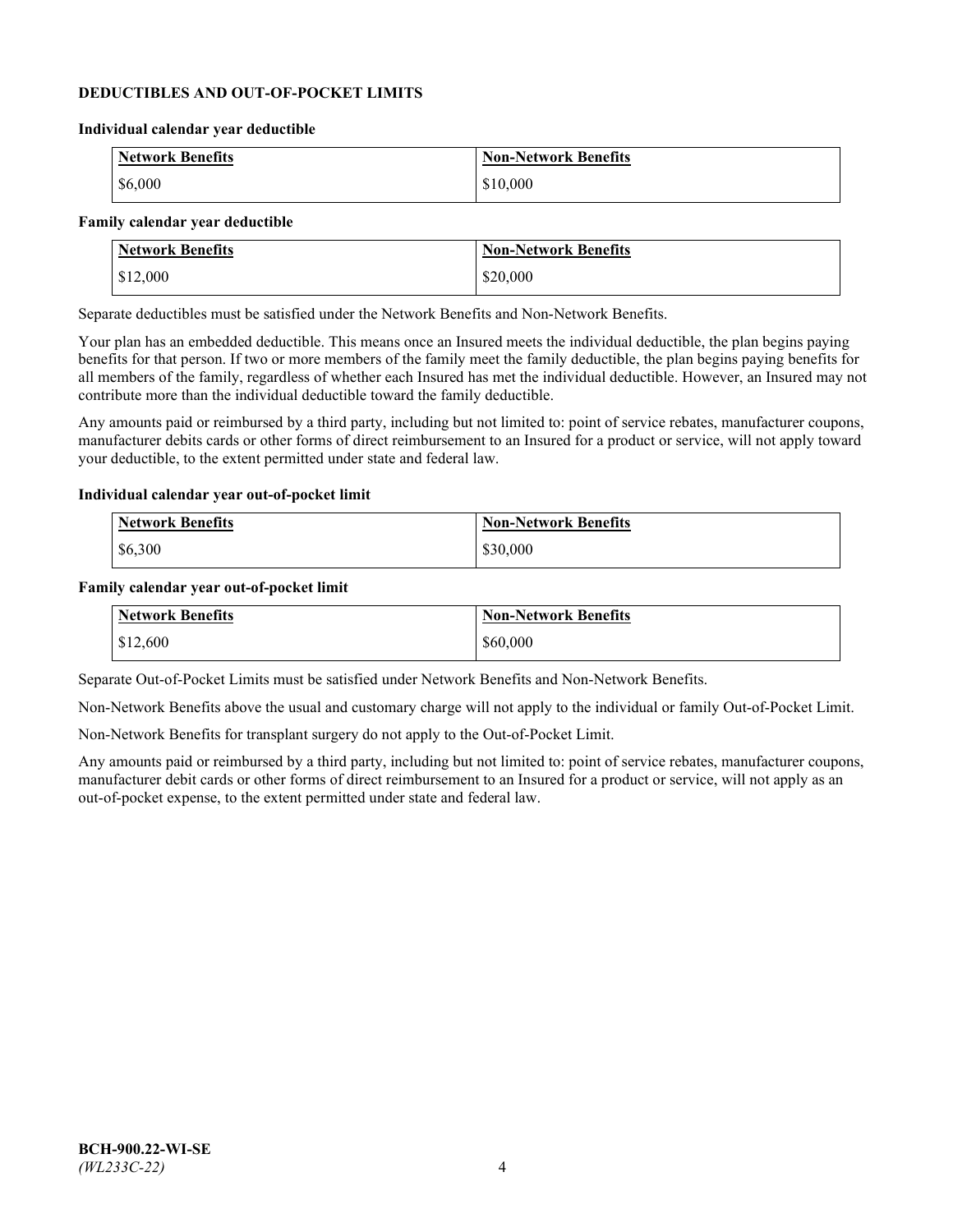# **AMBULANCE AND MEDICAL TRANSPORTATION**

## **Covered Services:**

We cover ambulance and medical transportation for medical emergencies.

We also cover medically necessary, non-emergency transportation if it meets our medical coverage criteria. Covered services and supplies are based on established medical policies, which are subject to periodic review and modification by the medical directors. These medical policies (medical coverage criteria) and applicable prior authorization requirements are available by calling Member Services, or logging on to your "*my*HealthPartners" account a[t healthpartners.com.](https://www.healthpartners.com/hp/index.html)

| <b>Network Benefits</b>       | <b>Non-Network Benefits</b> |
|-------------------------------|-----------------------------|
| 100% of the charges incurred. | See Network Benefits.       |

## **Not Covered:**

See "Services Not Covered" in the Certificate.

## **AUTISM SERVICES**

## **Covered Services:**

We cover prior authorized evidence-based intensive-level and nonintensive-level treatment of autism spectrum disorders (autism disorder, Asperger's syndrome or pervasive development disorder not otherwise specified).

Covered services are based on established medical policies, which are subject to periodic review and modification by the medical directors. These medical policies (medical coverage criteria) are available by calling Member Services, or logging on to your "*my*HealthPartners" account at [healthpartners.com.](https://www.healthpartners.com/hp/index.html)

Your network provider will coordinate the prior authorization process for any autism treatment services. You may call Member Services at 952-883-5000 or toll-free at 855-813-3888 if you have any questions or concerns regarding the authorization process.

Please call Member Services at 952-883-5000 or toll-free at 855-813-3888 to request authorization for autism treatment services from a non-network provider.

**Intensive-level services** for children diagnosed with autism spectrum disorders. Intensive-level services must begin on or after 2 years of age and end before 9 years of age. Intensive-level services, on average, are services provided for more than 20 hours of treatment per week. (The average number of hours a week is calculated over a six-month period.)

| Network Benefits                         | <b>Non-Network Benefits</b>              |
|------------------------------------------|------------------------------------------|
| 100% of the charges incurred.            | 50% of the charges incurred.             |
| Limited to 240 visits per calendar year. | Limited to 240 visits per calendar year. |

The maximum number of visits is combined for Network Benefits and Non-Network Benefits. Visit limits are based on the minimum coverage amounts available at the time of publication. Additional visits may be available if required due to revised minimum coverage amounts being issued by the Office of the Commissioner of Insurance. See our medical coverage criteria for current visit limits.

## **Intensive-level services lifetime maximum benefit**

| Network Benefits                                                     | <b>Non-Network Benefits</b>                                          |
|----------------------------------------------------------------------|----------------------------------------------------------------------|
| 4 years of cumulative services under this plan or any<br>other plan. | 4 years of cumulative services under this plan or any<br>other plan. |

The Lifetime Maximum Benefit is combined for Network Benefits and Non-Network Benefits.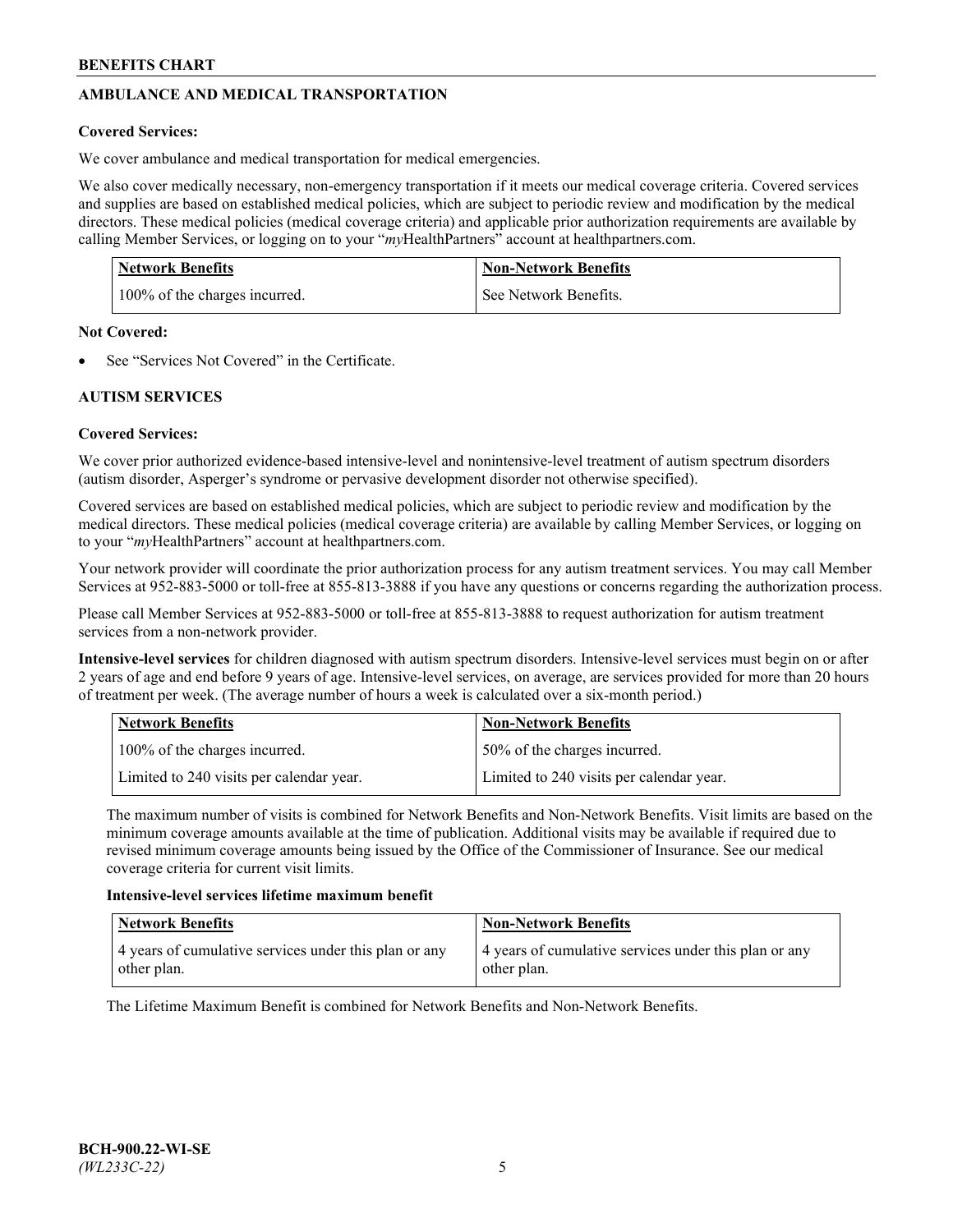**Nonintensive-level services** for Insureds diagnosed with autism spectrum disorders

| Network Benefits                         | <b>Non-Network Benefits</b>              |
|------------------------------------------|------------------------------------------|
| 100% of the charges incurred.            | 50% of the charges incurred.             |
| Limited to 120 visits per calendar year. | Limited to 120 visits per calendar year. |

The maximum number of visits is combined for Network Benefits and Non-Network Benefits. Visit limits are based on the minimum coverage amounts available at the time of publication. Additional visits may be available if required due to revised minimum coverage amounts being issued by the Office of the Commissioner of Insurance. See our medical coverage criteria for current visit limits.

## **Not Covered:**

See "Services Not Covered" in the Certificate.

## **BEHAVIORAL HEALTH SERVICES**

## **Covered Services:**

Covered services are based on established medical policies, which are subject to periodic review and modification by the medical directors. These medical policies (medical coverage criteria) are available by calling Member Services, or logging on to your "*my*HealthPartners" account at [healthpartners.com.](https://www.healthpartners.com/hp/index.html)

**Transitional treatment services:** These are services for the treatment of nervous or mental disorders and substance use disorders which are provided to an Insured in a less restrictive manner than are inpatient hospital services but in a more intensive manner than are outpatient services. Transitional treatment services are services offered by a provider, and certified by the Wisconsin Department of Health Services for each of the following (except the last bulleted item):

- Mental health services for covered adults in a day treatment program.
- Mental health services for covered children in a day hospital treatment program.
- Services for persons with chronic mental illness provided through a community support program.
- Residential treatment programs for covered persons with substance use disorder.
- Substance use disorder services in a day treatment program.
- Services for persons who are experiencing a mental health crisis or who are in a situation likely to turn into a mental health crisis if support is not provided.
- Intensive outpatient programs for the treatment of psychoactive substance use disorders provided in accordance with the patient placement criteria of the American Society of Addiction Medicine.

## **Mental health services**

We cover services for mental health diagnoses as described in the Diagnostic and Statistical Manual of Mental Disorders – Fifth Edition (DSM 5) (most recent edition).

We provide coverage for mental health treatment ordered by a Wisconsin court under a valid court order that is issued on the basis of a behavioral care evaluation performed by a licensed psychiatrist or doctoral level licensed psychologist, which includes a diagnosis and an individual treatment plan for care in the most appropriate, least restrictive environment. We must be given a copy of the court order and the behavioral care evaluation, and the service must be a covered benefit under this plan, and the service must be provided by a network provider, or other provider as required by law.

**Outpatient services:** We cover medically necessary outpatient professional mental health services for evaluation, crisis intervention, and treatment of mental health disorders.

A comprehensive diagnostic assessment will be used as the basis for a determination by a mental health professional, concerning the appropriate treatment and the extent of services required.

Outpatient services we cover for a diagnosed mental health condition include the following:

- Individual, group, family and multi-family therapy.
- Medication management provided by a physician, certified nurse practitioner, or physician's assistant.
- Psychological testing services for the purposes of determining the differential diagnoses and treatment planning for patients currently receiving behavioral health services.
- Partial hospitalization services in a licensed hospital or community mental health center.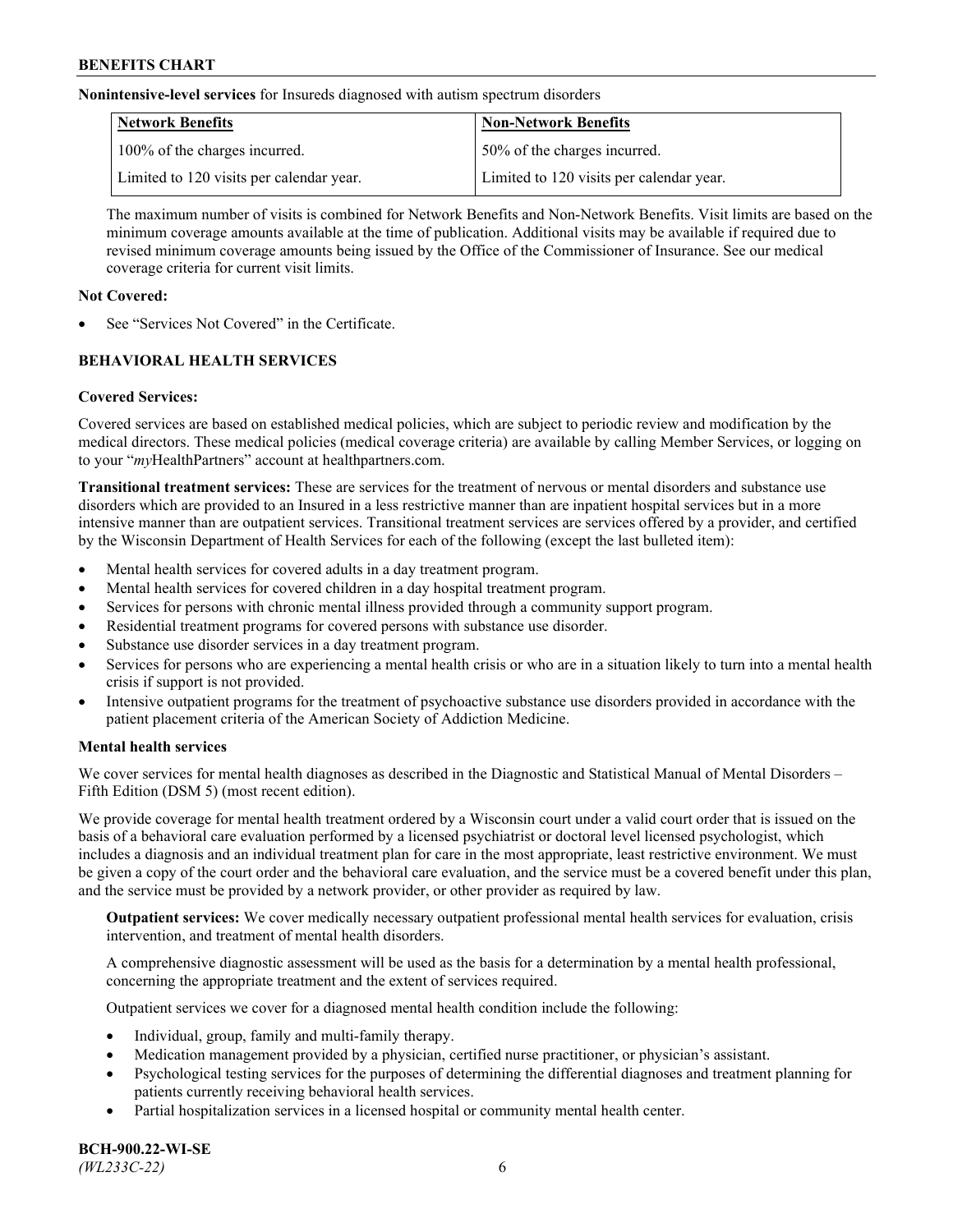- Psychotherapy and nursing services provided in the home if authorized by us.
- Treatment for gender dysphoria.

| <b>Network Benefits</b>       | <b>Non-Network Benefits</b>  |
|-------------------------------|------------------------------|
| 100% of the charges incurred. | 50% of the charges incurred. |

### **Group therapy**

| Network Benefits              | Non-Network Benefits          |
|-------------------------------|-------------------------------|
| 100% of the charges incurred. | 150% of the charges incurred. |

### **Inpatient services, including mental health residential treatment services:** We cover the following:

- Medically necessary inpatient services in a hospital and professional services for treatment of mental health disorders. Medical stabilization is covered under inpatient hospital services in the "Hospital and Skilled Nursing Facility Services" section.
- Medically necessary mental health residential treatment services. This care must be authorized by us and provided by a hospital or residential behavioral health treatment facility licensed by the local state or Department of Health and Human Services. Services not covered under this benefit include halfway houses, group homes, extended care facilities, shelter services, correctional services, detention services, transitional services, group residential services, foster care services and wilderness programs.

| <b>Network Benefits</b>       | Non-Network Benefits         |
|-------------------------------|------------------------------|
| 100% of the charges incurred. | 50% of the charges incurred. |

**Transitional treatment services:** We cover transitional treatment services described above for treatment of mental and nervous disorders.

| <b>Network Benefits</b>       | <b>Non-Network Benefits</b>  |
|-------------------------------|------------------------------|
| 100% of the charges incurred. | 50% of the charges incurred. |

#### **Substance use disorder treatment services**

We cover medically necessary services for assessments by a licensed alcohol and drug counselor and treatment of substance use disorders as defined in the latest edition of the DSM 5.

**Outpatient services:** We cover medically necessary outpatient professional services for diagnosis and treatment of substance use disorders. Substance use disorder treatment services must be provided by a program licensed by the local Department of Health Services.Outpatient services we cover for a diagnosed substance use disorder include the following:

- Individual, group, family, and multi-family therapy provided in an office setting.
- Opiate replacement therapy including methadone and buprenorphine treatment.

| Network Benefits              | Non-Network Benefits         |
|-------------------------------|------------------------------|
| 100% of the charges incurred. | 50% of the charges incurred. |

**Inpatient services:** We cover the following:

- Medically necessary inpatient services in a hospital or a licensed residential primary treatment center.
- Services provided in a hospital that is licensed by the local state and accredited by Medicare.
- Detoxification services in a hospital or community detoxification facility if it is licensed by the local Department of Health Services.

| Network Benefits              | <b>Non-Network Benefits</b>  |
|-------------------------------|------------------------------|
| 100% of the charges incurred. | 50% of the charges incurred. |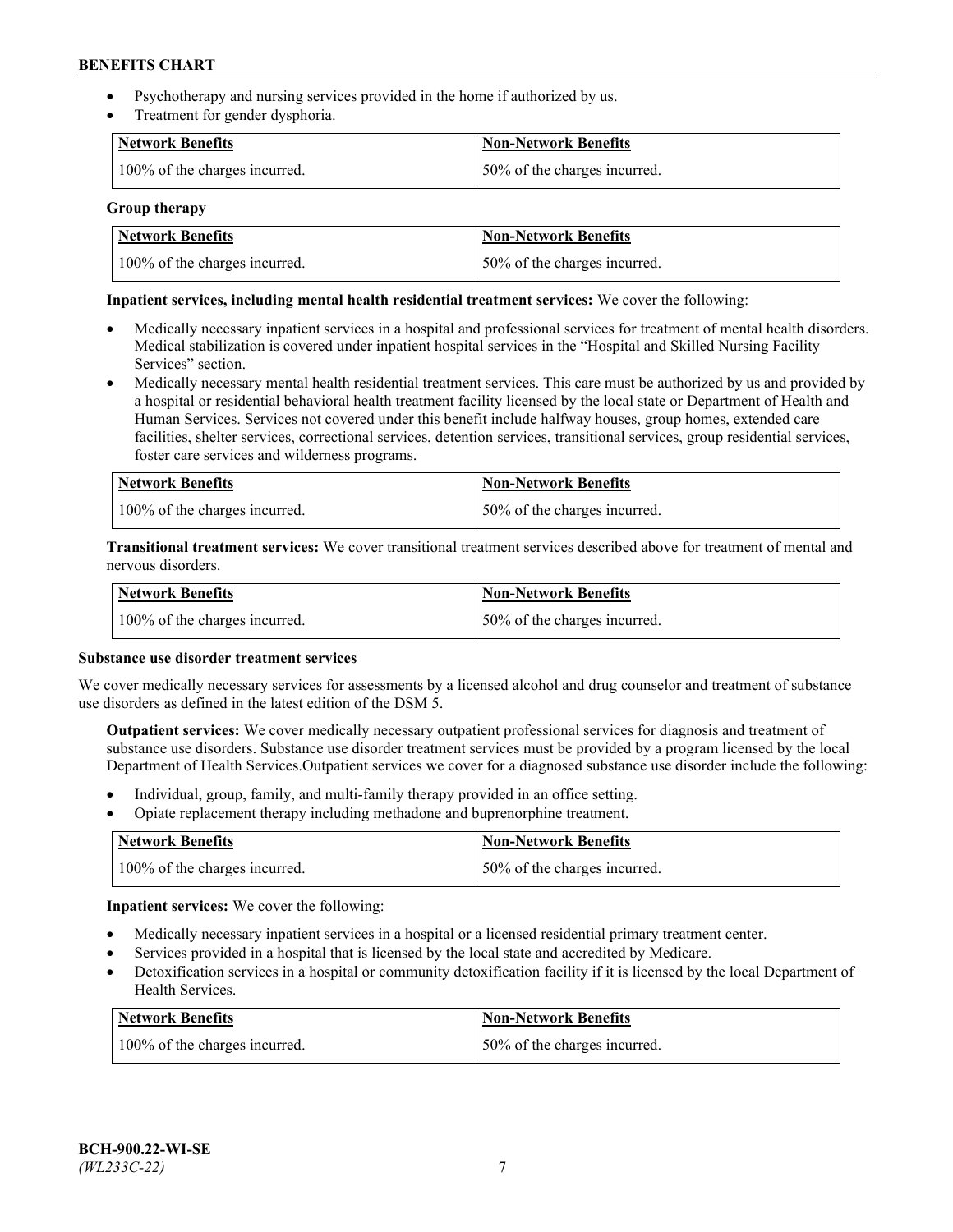**Transitional treatment services:** We cover transitional treatment services described above for treatment of substance use disorders.

| Network Benefits              | <b>Non-Network Benefits</b>   |
|-------------------------------|-------------------------------|
| 100% of the charges incurred. | 150% of the charges incurred. |

**Out-of-area services for Wisconsin students:** If a dependent child is a student in a school located in Wisconsin, but outside of our service area, we cover mental health and substance use disorder services as required under Wisconsin Statute 609.655.

- The student may have a clinical assessment from a local, non-network mental health or substance use disorder treatment provider at the network benefit level when prior authorized by us.
- If outpatient services are recommended in the clinical assessment, five outpatient visits from a non-network provider will be covered at the network benefit level.
- Our Medical Director will determine the need for continuing treatment by the non-network provider; additional visits may be approved.
- Coverage for the outpatient services will not be provided if the recommended treatment would keep the student from attending school on a regular basis or if the student is no longer attending the school full-time.

This benefit is subject to the limitations shown in this "Behavioral Health Services" section.

| <b>Network Benefits</b>       | <b>Non-Network Benefits</b> |
|-------------------------------|-----------------------------|
| 100% of the charges incurred. | Not applicable.             |

A dependent child enrolled in a school outside of the state of Wisconsin is not eligible for this benefit.

## **Not Covered:**

See "Services Not Covered" in the Certificate.

## **CHIROPRACTIC SERVICES**

## **Covered Services:**

We cover chiropractic services for rehabilitative care. Chiropractic services are adjustments to any abnormal articulations of the human body, especially those of the spinal column, for the purpose of giving freedom of action to impinged nerves that may cause pain or deranged function.

Massage therapy which is performed in conjunction with other treatment/modalities by a chiropractor, is part of a prescribed treatment plan and is not billed separately is covered.

| <b>Network Benefits</b>       | <b>Non-Network Benefits</b>  |
|-------------------------------|------------------------------|
| 100% of the charges incurred. | 50% of the charges incurred. |

#### **Not Covered:**

- Massage therapy for the purpose of comfort or convenience of the Insured.
- See "Services Not Covered" in the Certificate.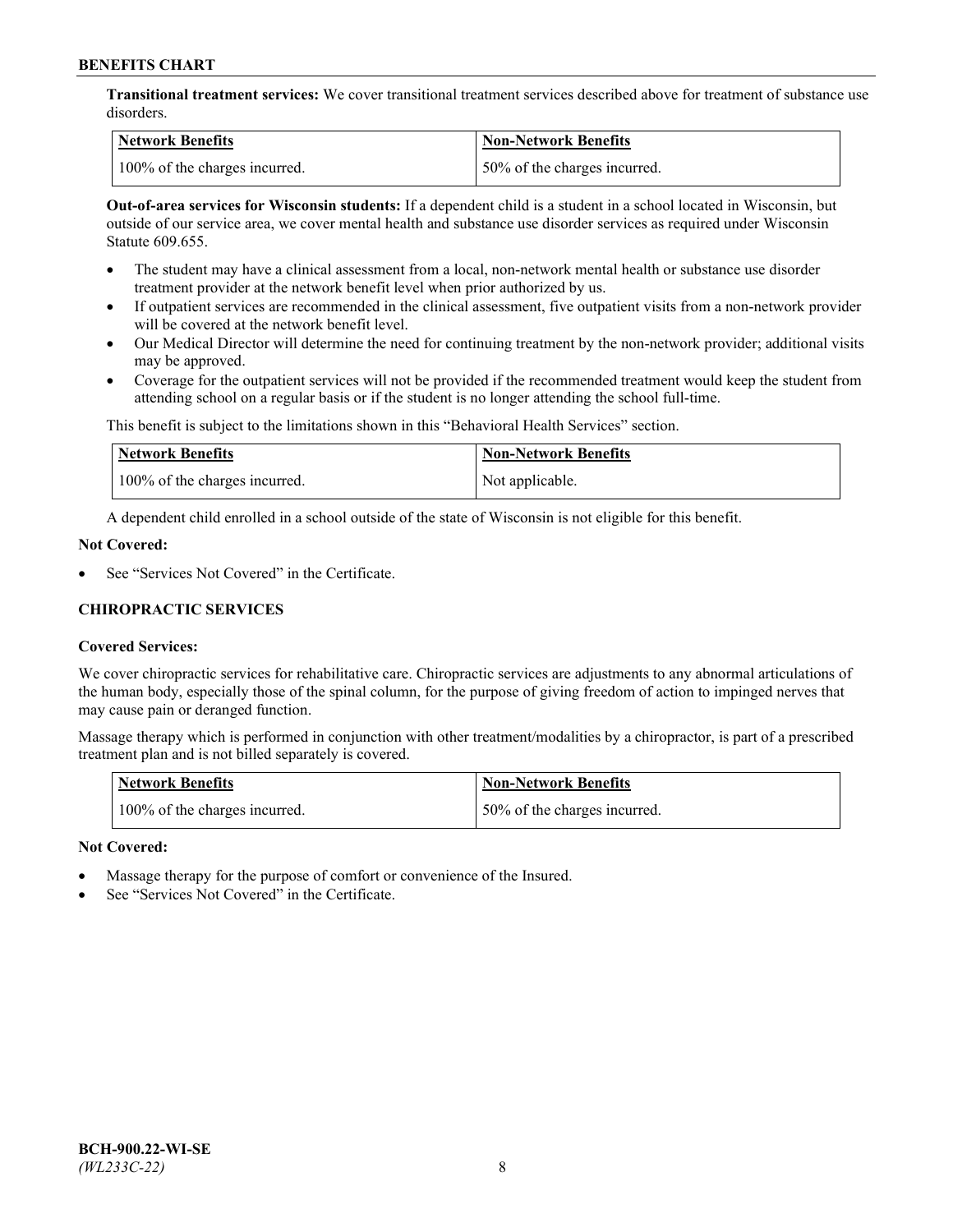# **CLINICAL TRIALS**

## **Covered Services:**

We cover certain routine services if you participate in a Phase I, Phase II, Phase III or Phase IV approved clinical trial that is conducted in relation to the prevention, detection, or treatment of cancer or other life-threatening disease or condition as defined in the Affordable Care Act. Approved clinical trials include (1) federally funded trials when the study or investigation is approved or funded by any of the federal agencies defined in the Public Health Services Act, section 2709 (d) (1) (A); (2) the study or investigation is conducted under an investigational new drug application reviewed by the Food and Drug Administration; and (3) the study or investigation is a drug trial that is exempt from having such an investigational new drug application. We cover routine patient costs for services that would be eligible under the Certificate and this Benefits Chart if the service were provided outside of a clinical trial.

| <b>Network Benefits</b>                                 | <b>Non-Network Benefits</b>                           |
|---------------------------------------------------------|-------------------------------------------------------|
| Coverage level is same as corresponding Network         | Coverage level is same as corresponding               |
| Benefits, depending on type of service provided such as | Non-Network Benefits, depending on type of service    |
| Office Visits for Illness or Injury, Inpatient or       | provided such as Office Visits for Illness or Injury, |
| Outpatient Hospital Services.                           | Inpatient or Outpatient Hospital Services.            |

## **Not Covered:**

- The investigative or experimental item, device or service itself.
- Items or services that are provided solely to satisfy data collection and analysis needs and that are not used in the direct clinical management of the patient.
- A service that is clearly inconsistent with widely accepted and established standards of care for a particular diagnosis.
- See "Services Not Covered" in the Certificate.

## **DENTAL SERVICES**

## **Covered Services:**

We cover services as described below.

**Accidental dental services:** We cover dentally necessary services to treat and restore damage done to sound, natural, unrestored teeth as a result of an accidental injury. Coverage is for damage caused by external trauma to face and mouth only, not for cracked or broken teeth, which result from biting or chewing. We cover restorations, root canals, crowns and replacement of teeth lost that are directly related to the accident in which the Insured was involved. We cover initial exam, x-rays and palliative treatment including extractions, and other oral surgical procedures directly related to the accident. Subsequent treatment must be initiated within the specified time-frame and must be directly related to the accident. We do not cover restoration and replacement of teeth that are not "sound and natural" at the time of the accident.

Full mouth rehabilitations to correct occlusion (bite) and malocclusion (misaligned teeth not due to the accident) are not covered.

When an implant-supported dental prosthetic treatment is pursued, the accidental dental benefit will be applied to the prosthetic procedure. Benefits are limited to the amount that would be paid toward the placement of a removable dental prosthetic appliance that could be used in the absence of implant treatment. Care must be provided or pre-authorized by a HealthPartners dentist.

| Network Benefits              | <b>Non-Network Benefits</b>  |
|-------------------------------|------------------------------|
| 100% of the charges incurred. | 50% of the charges incurred. |

For all accidental dental services, treatment and/or restoration must be initiated within six months of the date of the injury. Coverage is limited to the initial course of treatment and/or initial restoration. Services must be provided within 24 months of the date of injury to be covered.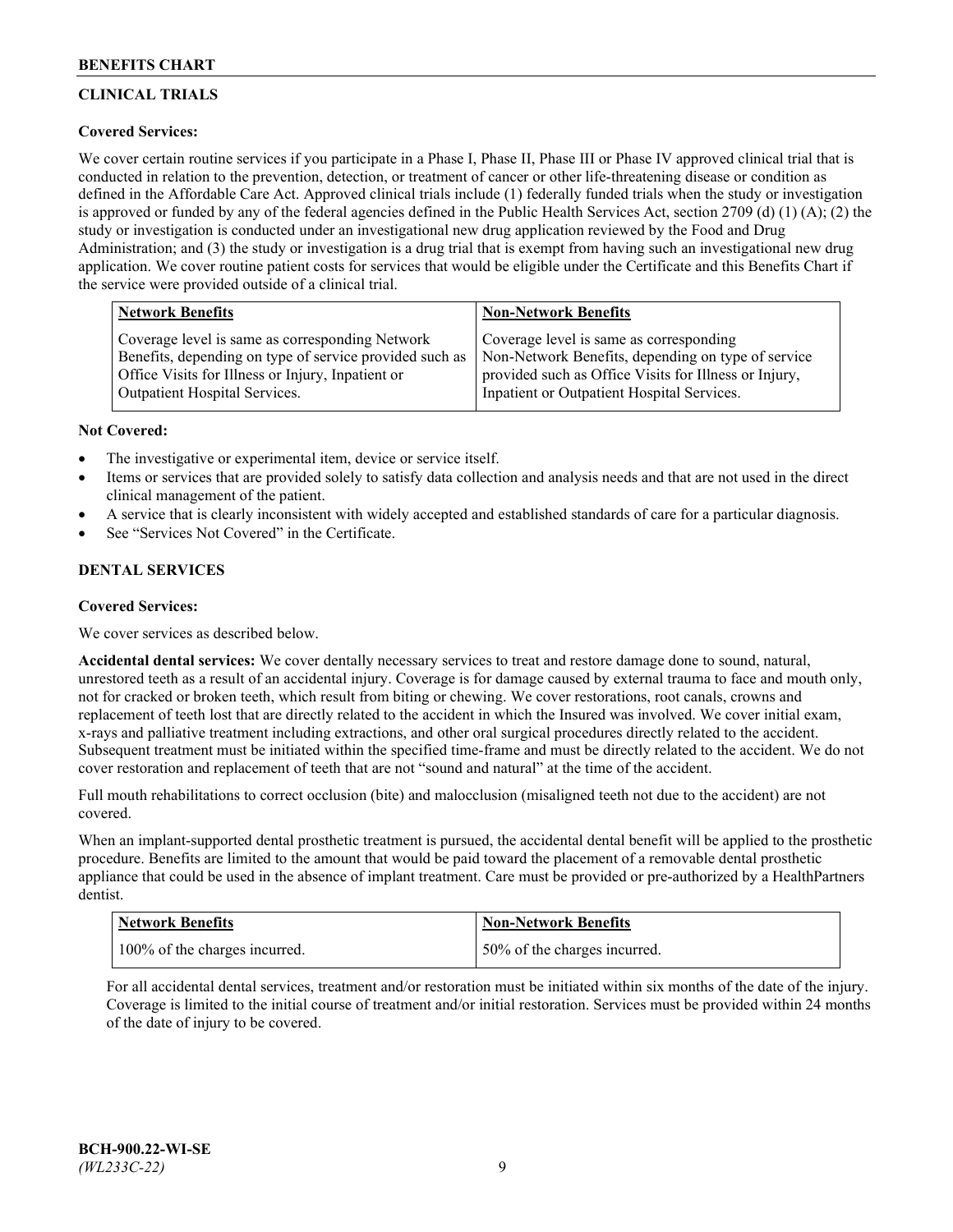## **Medical referral dental services**

**Medically necessary outpatient dental services:** We cover medically necessary outpatient dental services. Coverage is limited to dental services required for treatment of an underlying medical condition, e.g., removal of teeth to complete radiation treatment for cancer of the jaw, cysts and lesions.

| Network Benefits              | <b>Non-Network Benefits</b>  |
|-------------------------------|------------------------------|
| 100% of the charges incurred. | 50% of the charges incurred. |

**Medically necessary hospitalization and anesthesia for dental care:** We cover medically necessary hospitalization for dental care. This is limited to charges incurred by an Insured who: (1) is a child under age 5; (2) is severely disabled; (3) has a medical condition, and requires hospitalization or general anesthesia for dental care treatment; or (4) is a child between ages 5 and 12 and care in dental offices has been attempted unsuccessfully and usual methods of behavior modification have not been successful, or when extensive amounts of restorative care, exceeding four appointments, are required. Coverage is limited to facility and anesthesia charges. Oral surgeon/dentist professional fees are not covered. The following are examples, though not all-inclusive, of medical conditions which may require hospitalization for dental services: severe asthma, severe airway obstruction or hemophilia. Hospitalization required due to the behavior of the Insured or due to the extent of the dental procedure is not covered.

| Network Benefits              | <b>Non-Network Benefits</b>  |
|-------------------------------|------------------------------|
| 100% of the charges incurred. | 50% of the charges incurred. |

**Medical complications of dental care:** We cover medical complications of dental care. Treatment must be medically necessary care and related to medical complications of non-covered dental care, including complications of the head, neck, or substructures.

| Network Benefits              | Non-Network Benefits         |
|-------------------------------|------------------------------|
| 100% of the charges incurred. | 50% of the charges incurred. |

**Oral surgery:** We cover oral surgery. Coverage is limited to treatment of medical conditions requiring oral surgery, such as treatment of oral neoplasm, non-dental cysts, fracture of the jaws, trauma of the mouth and jaws, and any other oral surgery procedures provided as medically necessary dental services.

| <b>Network Benefits</b>       | <b>Non-Network Benefits</b>   |
|-------------------------------|-------------------------------|
| 100% of the charges incurred. | 150% of the charges incurred. |

**Treatment of cleft lip and cleft palate:** We cover treatment of cleft lip and cleft palate of a dependent child, including orthodontic treatment and oral surgery directly related to the cleft. Dental services which are not required for the treatment of cleft lip or cleft palate are not covered. If a dependent child covered under the Certificate and Benefits Chart is also covered under a dental plan which includes orthodontic services, that dental plan shall be considered primary for the necessary orthodontic services. Oral appliances are subject to the same copayment, conditions and limitations as durable medical equipment.

| <b>Network Benefits</b>                               | <b>Non-Network Benefits</b>                            |
|-------------------------------------------------------|--------------------------------------------------------|
| Coverage level is same as corresponding Network       | Coverage level is same as corresponding                |
| Benefits, depending on type of service provided, such | Non-Network Benefits, depending on type of service     |
| as Office Visits for Illness or Injury, Inpatient or  | provided, such as Office Visits for Illness or Injury, |
| Outpatient Hospital Services.                         | Inpatient or Outpatient Hospital Services.             |

**Treatment of temporomandibular disorder (TMD) and craniomandibular disorder (CMD):** We cover diagnostic procedures, surgical treatment and non-surgical treatment (including intraoral splint therapy devices) for temporomandibular disorder (TMD) and craniomandibular disorder (CMD), which is medically necessary care. Dental services which are not required to directly treat TMD or CMD are not covered.

| <b>Network Benefits</b>       | <b>Non-Network Benefits</b>   |
|-------------------------------|-------------------------------|
| 100% of the charges incurred. | 150% of the charges incurred. |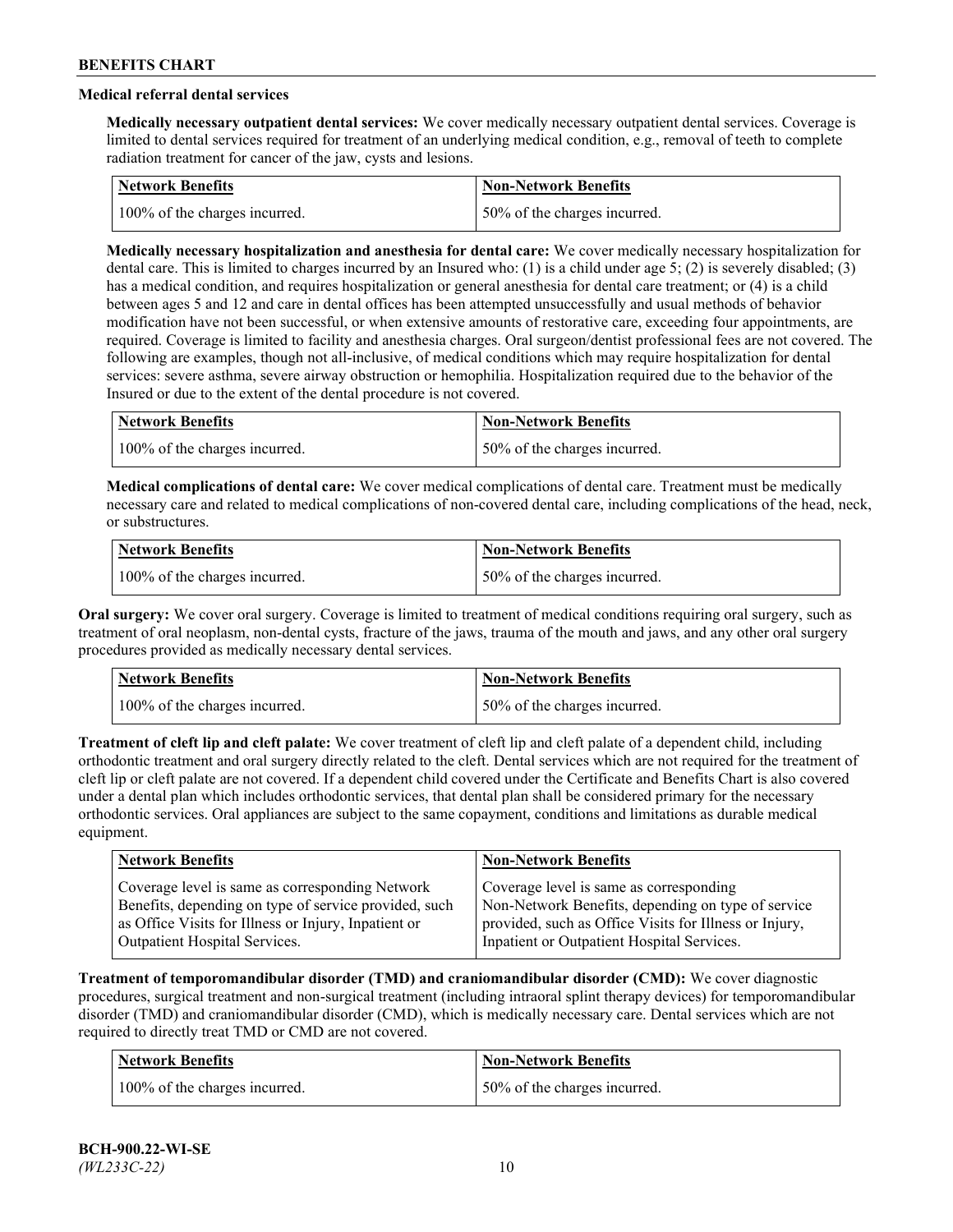## **Not Covered:**

- Dental treatment, procedures or services not listed in this Benefits Chart.
- Accident-related dental services if treatment is: (1) provided to teeth which are not sound and natural; (2) to teeth which have been restored; (3) initiated beyond six months from the date of the injury; (4) received beyond the initial treatment or restoration; or (5) received beyond 24 months from the date of injury.
- Oral surgery to remove wisdom teeth.
- Orthognathic treatment or procedures and all related services.
- See "Services Not Covered" in the Certificate.

### **DIABETES AND HYPERTENSION DISEASE MANAGEMENT PROGRAM**

### **Covered Services:**

If you meet criteria for coverage, you may qualify for the Diabetes and/or Hypertension Disease Management Program.

The program covers group health coaching which focuses on weight loss, exercise, behavior modification and health education through Omada Health.

| Network Benefits                                            | Non-Network Benefits |
|-------------------------------------------------------------|----------------------|
| 100% of the charges incurred.<br>Deductible does not apply. | Not applicable.      |

#### **Not Covered:**

See "Services Not Covered" in the Certificate.

## **DIABETIC EQUIPMENT AND SUPPLIES**

### **Covered Services:**

We cover physician prescribed medically appropriate and necessary drugs and supplies used in the management and treatment of diabetes for Insureds with gestational, Type I or Type II diabetes including durable diabetic equipment and disposable supplies, as described below.

Certain items are only covered if your condition meets our coverage criteria and obtained through an authorized vendor. For more information on what we cover and any prior authorization requirements, call Member Services or log on to your "*my*HealthPartners" account at [healthpartners.com.](http://www.healthpartners.com/)

Insulin and medications for diabetes are covered as outpatient drugs under the "Prescription Drug Services" section.

**Pumps and pump supplies.** These include diabetic insulin pumps, diabetic infusion pumps and infusion pump supplies such as infusion sets, tubing, connectors and syringe reservoirs.

| <b>Network Benefits</b>                                                                 | <b>Non-Network Benefits</b>  |
|-----------------------------------------------------------------------------------------|------------------------------|
| Pumps received at a pharmacy:<br>100% of the charges incurred.                          | 50% of the charges incurred. |
| Pumps received from a non-pharmacy<br>approved vendor:<br>100% of the charges incurred. |                              |

## **All other durable equipment and diabetic supplies**

Durable Diabetic Equipment and Supplies. These include continuous glucose monitoring system (CGMS), transmitter, sensors and receivers, diabetic blood glucose monitors and control/calibrating solutions (for checking accuracy or testing equipment and test strips).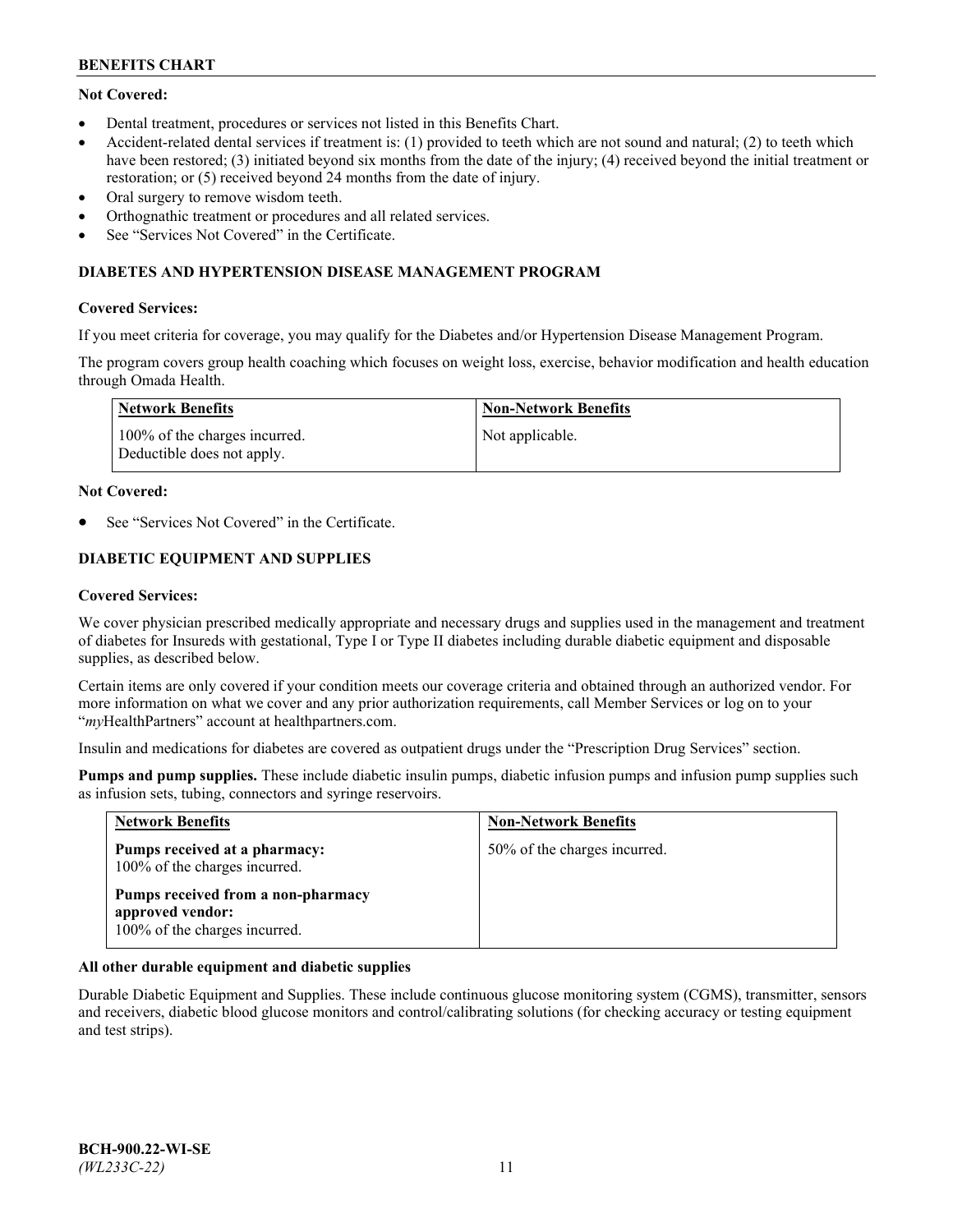Disposable Diabetic Supplies. These are one-time use supplies, including syringes, lancets, lancet devices, blood and urine ketone test strips, and needles.

Certain diabetic supplies and equipment must be purchased at a pharmacy.

| <b>Network Benefits</b>                                                                                               | <b>Non-Network Benefits</b>  |
|-----------------------------------------------------------------------------------------------------------------------|------------------------------|
| If received through a pharmacy:<br>100% of the charges incurred.                                                      | 50% of the charges incurred. |
| If received through a non-pharmacy provider:<br>100% of the charges incurred if purchased from an<br>approved vendor. |                              |

### **Limitations:**

- No more than a 93-day supply of diabetic supplies are covered and dispensed at a time.
- We require that certain diabetic supplies and equipment be purchased at a pharmacy.
- Diabetic supplies and equipment are limited to certain models and brands.
- Durable medical equipment and supplies must be obtained from or repaired by approved vendors.
- Covered services and supplies are based on established medical policies which are subject to periodic review and modification by the medical directors. Our coverage policy for diabetic supplies includes information on our required models and brands. These medical policies (medical coverage criteria) are available by calling Member Services, or logging on to your "myHealthPartners" account at [healthpartners.com.](http://www.healthpartners.com/)

### **Not Covered:**

- Replacement or repair of any covered items, if the items are (i) damaged or destroyed by misuse, abuse or carelessness, (ii) lost; or (iii) stolen.
- Duplicate or similar items.
- Labor and related charges for repair of any covered items which are more than the cost of replacement by an approved vendor.
- Batteries for monitors and equipment.
- Sales tax, mailing, delivery charges, service call charges.
- See "Services Not Covered" in the Certificate.

## **DIAGNOSTIC IMAGING SERVICES**

#### **Covered Services:**

We cover diagnostic imaging, when ordered by a provider and provided in a clinic or outpatient hospital facility.

For Network Benefits, non-emergent, scheduled outpatient Magnetic Resonance Imaging (MRI) and Computed Tomography (CT) must be provided at a designated facility. Your physician or facility will obtain or verify prior authorization for these services, as needed.

We cover services provided in a clinic or outpatient hospital facility. To see the benefit level for inpatient hospital or skilled nursing facility services, see benefits under "Inpatient Hospital and Skilled Nursing Facility Services".

#### **Outpatient magnetic resonance imaging (MRI) and computed tomography (CT)**

| <b>Network Benefits</b>       | <b>Non-Network Benefits</b>   |
|-------------------------------|-------------------------------|
| 100% of the charges incurred. | 150% of the charges incurred. |

## **All other outpatient diagnostic imaging services**

#### **Services for illness or injury**

| <b>Network Benefits</b>       | <b>Non-Network Benefits</b>  |
|-------------------------------|------------------------------|
| 100% of the charges incurred. | 50% of the charges incurred. |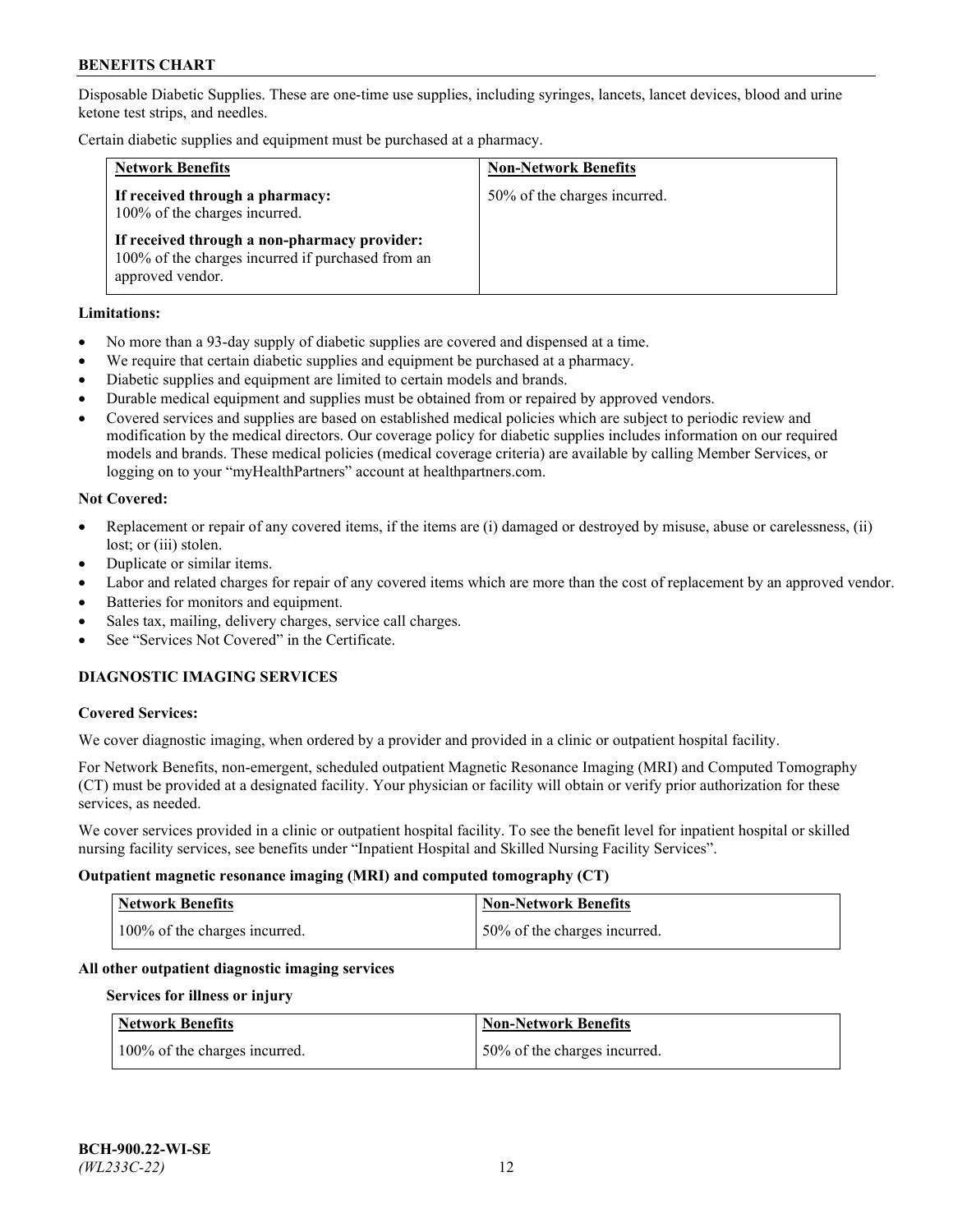### **Preventive services (MRI/CT procedures are not considered preventive)**

Diagnostic imaging services associated with preventive services are covered at the benefit level shown in the "Preventive Services" section of this Benefits Chart.

#### **Not Covered:**

See "Services Not Covered" in the Certificate.

## **DURABLE MEDICAL EQUIPMENT, PROSTHETICS, ORTHOTICS AND SUPPLIES**

#### **Covered Services:**

We cover equipment and services, as described below.

We cover durable medical equipment and services, prosthetics, orthotics and supplies, subject to the limitations below, including certain disposable supplies and enteral feedings.

We cover external hearing aids, cochlear implants, and related treatment prescribed by a physician or by a licensed audiologist for Insureds under 18 years of age who have hearing loss.

We also cover basic hearing aids for Insureds age 18 or older for the correction of a hearing impairment.

Osseointegrated or bone-anchored hearing aids are only covered for Insureds who have hearing loss that is not correctable by any other procedure.

Hearing aids are limited to one basic, standard hearing aid for each ear every three years.

A basic hearing aid is defined as a hearing device that consists of a microphone, amplifier, volume control, battery and receiver, which is up to date using the latest technology. It does not include upgrades above and beyond the functionality of a basic hearing aid, including, but not limited to, hearing improvements for group settings, background noise, Bluetooth/remote control functionality, or extended warranties. Charges for upgrades above the cost of a basic, standard hearing aid are not covered.

Diabetic equipment and supplies are covered under the "Diabetic Equipment and Supplies" section.

#### **Special dietary treatment for phenylketonuria (PKU) if it meets our medical coverage criteria**

| <b>Network Benefits</b>       | <b>Non-Network Benefits</b>   |
|-------------------------------|-------------------------------|
| 100% of the charges incurred. | 150% of the charges incurred. |

#### **Oral amino acid based elemental formula if it meets our medical coverage criteria**

| <b>Network Benefits</b>       | Non-Network Benefits         |
|-------------------------------|------------------------------|
| 100% of the charges incurred. | 50% of the charges incurred. |

#### **All other durable medical equipment, prosthetics, orthotics and supplies**

| <b>Network Benefits</b>       | <b>Non-Network Benefits</b>  |
|-------------------------------|------------------------------|
| 100% of the charges incurred. | 50% of the charges incurred. |

#### **Limitations:**

Coverage of durable medical equipment is limited by the following:

- Payment will not exceed the cost of an alternate piece of equipment or service that is effective and medically necessary.
- For prosthetic benefits, other than oral appliances for cleft lip and cleft palate, payment will not exceed the cost of an alternate piece of equipment or service that is effective, medically necessary and enables Insureds to conduct standard activities of daily living.
- We reserve the right to determine if an item will be approved for rental vs. purchase.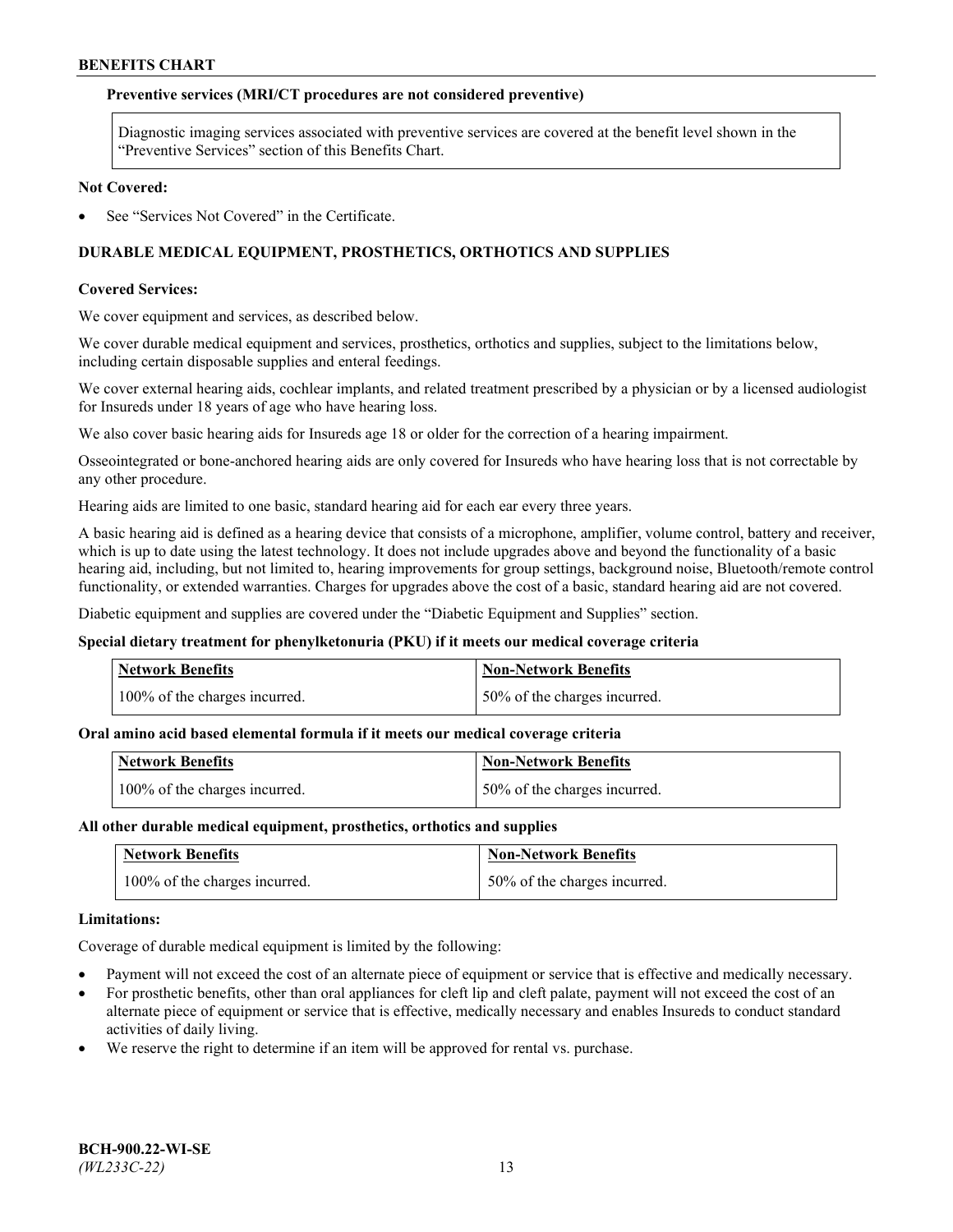- Durable medical equipment and supplies must be obtained from or repaired by approved vendors.
- Covered services and supplies are based on established medical policies which are subject to periodic review and modification by the medical or dental directors. Our medical policy for diabetic supplies includes information on our required models and brands. These medical policies (medical coverage criteria) are available by calling Member Services, or logging on to your "*my*HealthPartners" account a[t healthpartners.com.](http://www.healthpartners.com/)

## **Not Covered:**

Items which are not eligible for coverage include, but are not limited to:

- Replacement or repair of any covered items, if the items are (i) damaged or destroyed by misuse, abuse or carelessness, (ii) lost; or (iii) stolen.
- Duplicate or similar items.
- Labor and related charges for repair of any covered items which are more than the cost of replacement by an approved vendor.
- Sales tax, mailing, delivery charges, service call charges.
- Items which are primarily educational in nature or for hygiene, vocation, comfort, convenience or recreation.
- Communication aids or devices: equipment to create, replace or augment communication abilities including, but not limited to, speech processors, receivers, communication boards, or computer or electronic assisted communication.
- Implantable and osseointegrated or bone-anchored hearing aids and their fitting, except as specifically described in this Benefits Chart. This exclusion does not apply to cochlear implants.
- Eyeglasses, contact lenses and their fitting, measurement and adjustment, except as specifically described in this Benefits Chart.
- Hair prostheses (wigs).
- Household equipment which primarily has customary uses other than medical, such as, but not limited to, exercise cycles, air purifiers, central or unit air conditioners, water purifiers, non-allergenic pillows, mattresses or waterbeds.
- Household fixtures including, but not limited to, escalators or elevators, ramps, swimming pools and saunas.
- Modifications to the structure of the home including, but not limited to, wiring, plumbing or charges for installation of equipment.
- Vehicle, car or van modifications including, but not limited to, hand brakes, hydraulic lifts and car carrier.
- Rental equipment while owned equipment is being repaired by non-contracted vendors, beyond one month rental of medically necessary equipment.
- Other equipment and supplies, including but not limited to assistive devices, that we determine are not eligible for coverage.
- See "Services Not Covered" in the Certificate.

## **EMERGENCY AND URGENTLY NEEDED CARE SERVICES**

## **Covered Services:**

We cover services for emergency care and urgently needed care if the services are otherwise eligible for coverage under the Certificate.

**Urgently needed care.** These are services to treat an unforeseen illness or injury that:

- are required in order to prevent a serious deterioration in your health; and
- cannot be delayed until the next available clinic or office hours.

| <b>Network Benefits</b>       | Non-Network Benefits  |
|-------------------------------|-----------------------|
| 100% of the charges incurred. | See Network Benefits. |

**Emergency care.** These are services to treat:

- the sudden, unexpected onset of illness or injury which, if left untreated or unattended until the next available clinic or office hours, would result in hospitalization; or
- a condition requiring professional health services immediately necessary to preserve life or stabilize health.

Emergency care includes emergency services as defined in Division BB, Title I, Section 102 of the Consolidated Appropriations Act of 2021.

When reviewing claims for coverage of emergency services, our medical director will take into consideration a reasonable layperson's belief that the circumstances required immediate medical care that could not wait until the next working day or next available clinic appointment.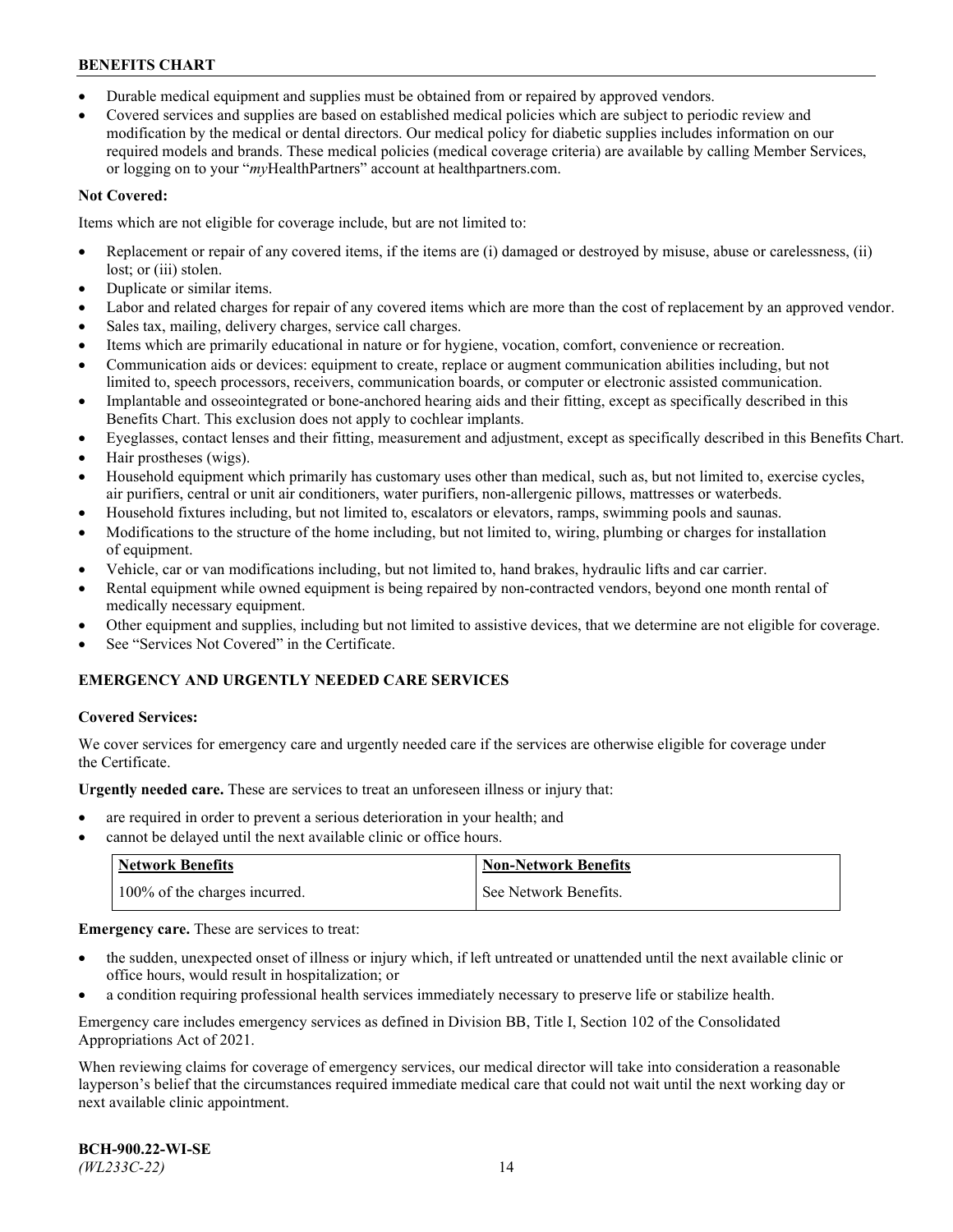### **Emergency care in a hospital emergency room, including professional services of a physician**

| <b>Network Benefits</b>       | <b>Non-Network Benefits</b> |
|-------------------------------|-----------------------------|
| 100% of the charges incurred. | See Network Benefits.       |

### **Inpatient emergency care in a hospital**

| <b>Network Benefits</b>       | <b>Non-Network Benefits</b> |
|-------------------------------|-----------------------------|
| 100% of the charges incurred. | See Network Benefits.       |

### **Not Covered:**

• See "Services Not Covered" in the Certificate.

## **GENE THERAPY**

## **Covered Services:**

We cover gene therapy treatment if it meets our medical coverage criteria.

| <b>Network Benefits</b>                                                                                                                                                                          | <b>Non-Network Benefits</b> |
|--------------------------------------------------------------------------------------------------------------------------------------------------------------------------------------------------|-----------------------------|
| Coverage level is same as corresponding Network<br>Benefits, depending on type of service provided such as<br>Office Visits for Illness or Injury, Inpatient or<br>Outpatient Hospital Services. | No coverage.                |

### **Limitations:**

- Gene therapy must be provided by a designated provider.
- Specific types of gene therapy are limited to therapies and conditions specified in our medical coverage criteria.

## **Not Covered:**

See "Services Not Covered" in the Certificate.

## **HEALTH EDUCATION**

## **Covered Services:**

We cover education for preventive services and education for the management of chronic health problems (such as diabetes).

| <b>Network Benefits</b>                                     | <b>Non-Network Benefits</b>  |
|-------------------------------------------------------------|------------------------------|
| 100% of the charges incurred.<br>Deductible does not apply. | 50% of the charges incurred. |

#### **Not Covered:**

See "Services Not Covered" in the Certificate.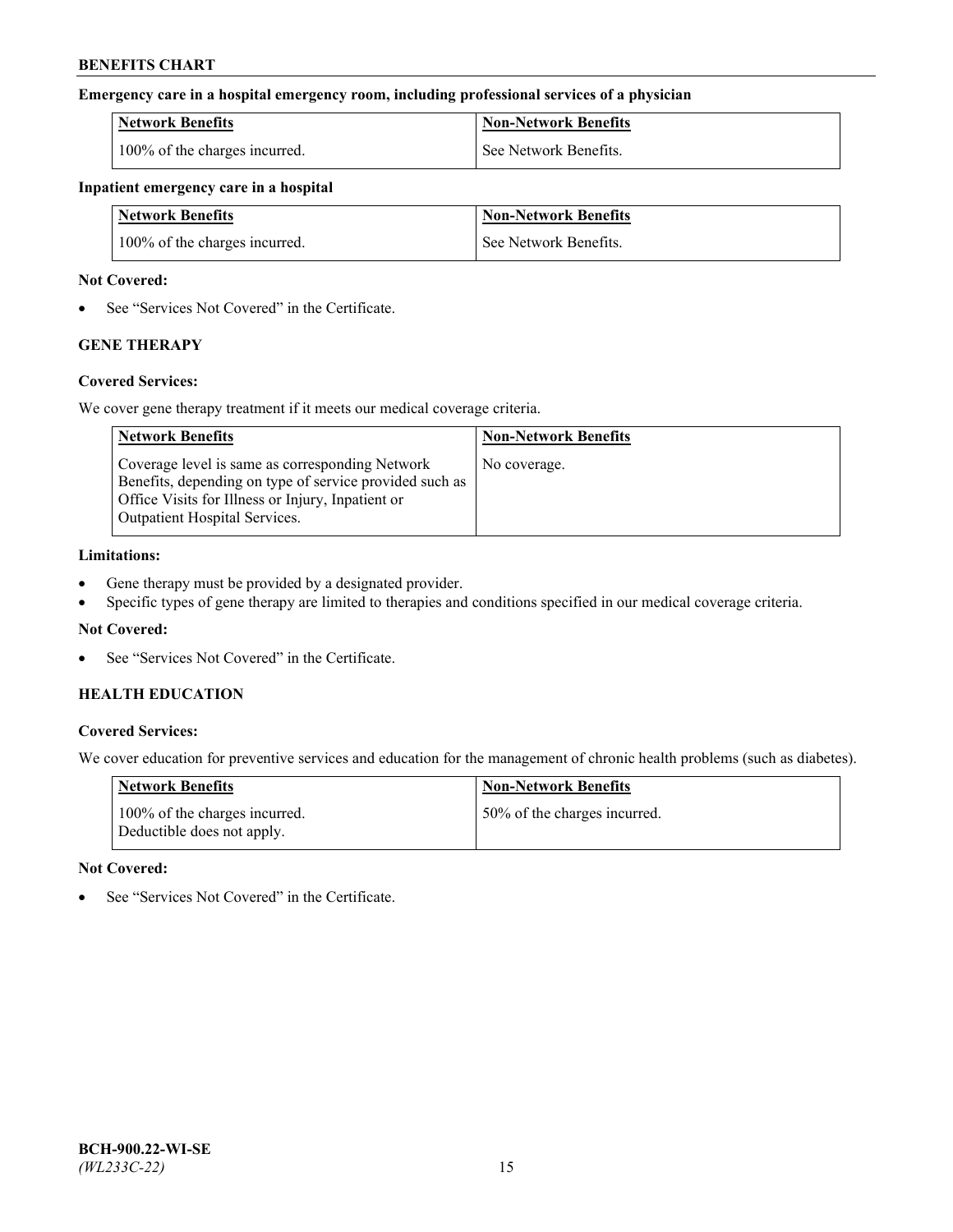## **HOME-BASED COMPREHENSIVE HEALTH RISK ASSESSMENT**

### **Covered Services:**

If you meet our criteria for coverage, you may qualify for our home-based comprehensive health risk assessment program. The program covers a health assessment with a designated nurse practitioner.

| Network Benefits                                            | <b>Non-Network Benefits</b> |
|-------------------------------------------------------------|-----------------------------|
| 100% of the charges incurred.<br>Deductible does not apply. | No coverage.                |

### **Not Covered:**

See "Services Not Covered" in the Certificate.

## **HOME HEALTH SERVICES**

### **Covered Services:**

We cover skilled nursing services, physical therapy, occupational therapy, speech therapy, respiratory therapy and other therapeutic services, non-routine prenatal and postnatal services, routine postnatal well child visits as described in our medical coverage criteria, phototherapy services for newborns, home health aide services and other eligible home health services when provided in your home, if you are homebound (i.e., unable to leave home without considerable effort due to a medical condition). Lack of transportation does not constitute homebound status. For phototherapy services for newborns and high risk prenatal services, supplies and equipment are included.

We cover total parenteral nutrition/intravenous ("TPN/IV") therapy, equipment, supplies and drugs in connection with IV therapy. IV line care kits are covered under Durable Medical Equipment.

We cover palliative care benefits. Palliative care includes symptom management, education and establishing goals of care. We waive the requirement that you be homebound for a limited number of home visits for palliative care (as shown in this Benefits Chart), if you have a life-threatening, non-curable condition which has a prognosis of survival of two years or less. Additional palliative care visits are eligible under the home health services benefit if you are homebound and meet all other requirements defined in this section.

You do not need to be homebound to receive total parenteral nutrition/intravenous ("TPN/IV") therapy.

Home health services are eligible and covered only when:

- medically necessary; and
- provided as rehabilitative care, terminal care or maternity care; and
- ordered by a physician, and included in the written home care plan.

### **Physical therapy, occupational therapy, speech therapy, respiratory therapy, home health aide services and palliative care**

| <b>Network Benefits</b>       | <b>Non-Network Benefits</b>  |
|-------------------------------|------------------------------|
| 100% of the charges incurred. | 50% of the charges incurred. |

**TPN/IV therapy, skilled nursing services, non-routine prenatal/postnatal services, and phototherapy**

| <b>Network Benefits</b>       | <b>Non-Network Benefits</b>  |
|-------------------------------|------------------------------|
| 100% of the charges incurred. | 50% of the charges incurred. |

Each 24-hour visit (or shifts up to 24-hour visits) equals one visit and counts toward the Maximum visits for all other services shown below. Any visit that lasts less than 24 hours regardless of the length of the visit, will count as one visit toward the Maximum visits for all other services shown below. All visits must be medically necessary and benefit eligible.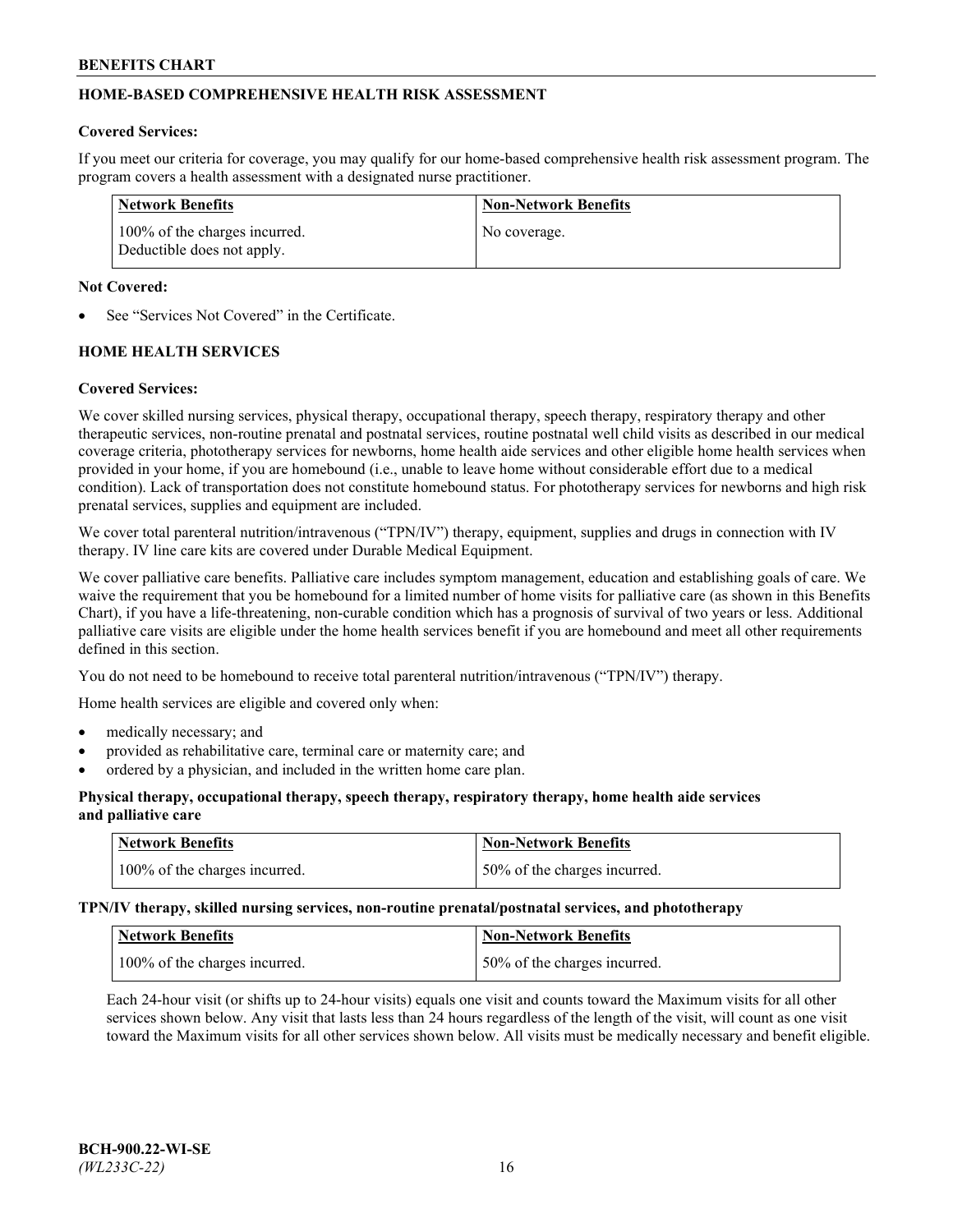## **Routine postnatal well child visit**

| <b>Network Benefits</b>                                     | <b>Non-Network Benefits</b>  |
|-------------------------------------------------------------|------------------------------|
| 100% of the charges incurred.<br>Deductible does not apply. | 50% of the charges incurred. |

#### **Maximum visits for palliative care**

If you are eligible to receive palliative care in the home and you are not homebound, there is a maximum of 12 visits per calendar year.

### **Maximum visits for all services other than palliative care**

| <b>Network Benefits</b>      | <b>Non-Network Benefits</b>  |
|------------------------------|------------------------------|
| 60 visits per calendar year. | 30 visits per calendar year. |

Each visit provided under the Network Benefits and Non-Network Benefits counts toward the maximums shown under both Maximum visits sections. The routine postnatal well child visits do not count toward the visit limit.

#### **Limitations:**

- Home health services are not provided as a substitute for a primary caregiver in the home or as relief (respite) for a primary caregiver in the home. We will not reimburse family members or residents in your home for the above services.
- A service shall not be considered a skilled nursing service merely because it is performed by, or under the direct supervision of, a licensed nurse. Where a service (such as tracheotomy suctioning or ventilator monitoring) or like services, can be safely and effectively performed by a non-medical person (or self-administered), without the direct supervision of a licensed nurse, the service shall not be regarded as a skilled nursing service, whether or not a skilled nurse actually provides the service. The unavailability of a competent person to provide a non-skilled service shall not make it a skilled service when a skilled nurse provides it. Only the skilled nursing component of so-called "blended" services (i.e. services which include skilled and non-skilled components) are covered under this Benefits Chart.

#### **Not Covered:**

- Financial or legal counseling services.
- Housekeeping or meal services in your home.
- Private duty nursing services.
- Services provided by a family member or enrollee, or a resident in the enrollee's home.
- Vocational rehabilitation and recreational or educational therapy. Recreation therapy is therapy provided solely for the purpose of recreation, including, but not limited to: (a) requests for physical therapy or occupational therapy to improve athletic ability, and (b) braces or guards to prevent sports injuries.
- See "Services Not Covered" in the Certificate.

## **HOME HOSPICE SERVICES**

#### **Applicable Definitions:**

**Part-time.** This is up to two hours of service per day, more than two hours is considered continuous care.

**Continuous Care.** This is from two to twelve hours of service per day provided by a registered nurse, licensed practical nurse, or home health aide, during a period of crisis in order to maintain a terminally ill patient at home.

**Appropriate Facility.** This is a nursing home, hospice residence, or other inpatient facility.

**Custodial Care Related to Hospice Services.** This means providing assistance in the activities of daily living and the care needed by a terminally ill patient which can be provided by primary caregiver (i.e., family member or friend) who is responsible for the patient's home care.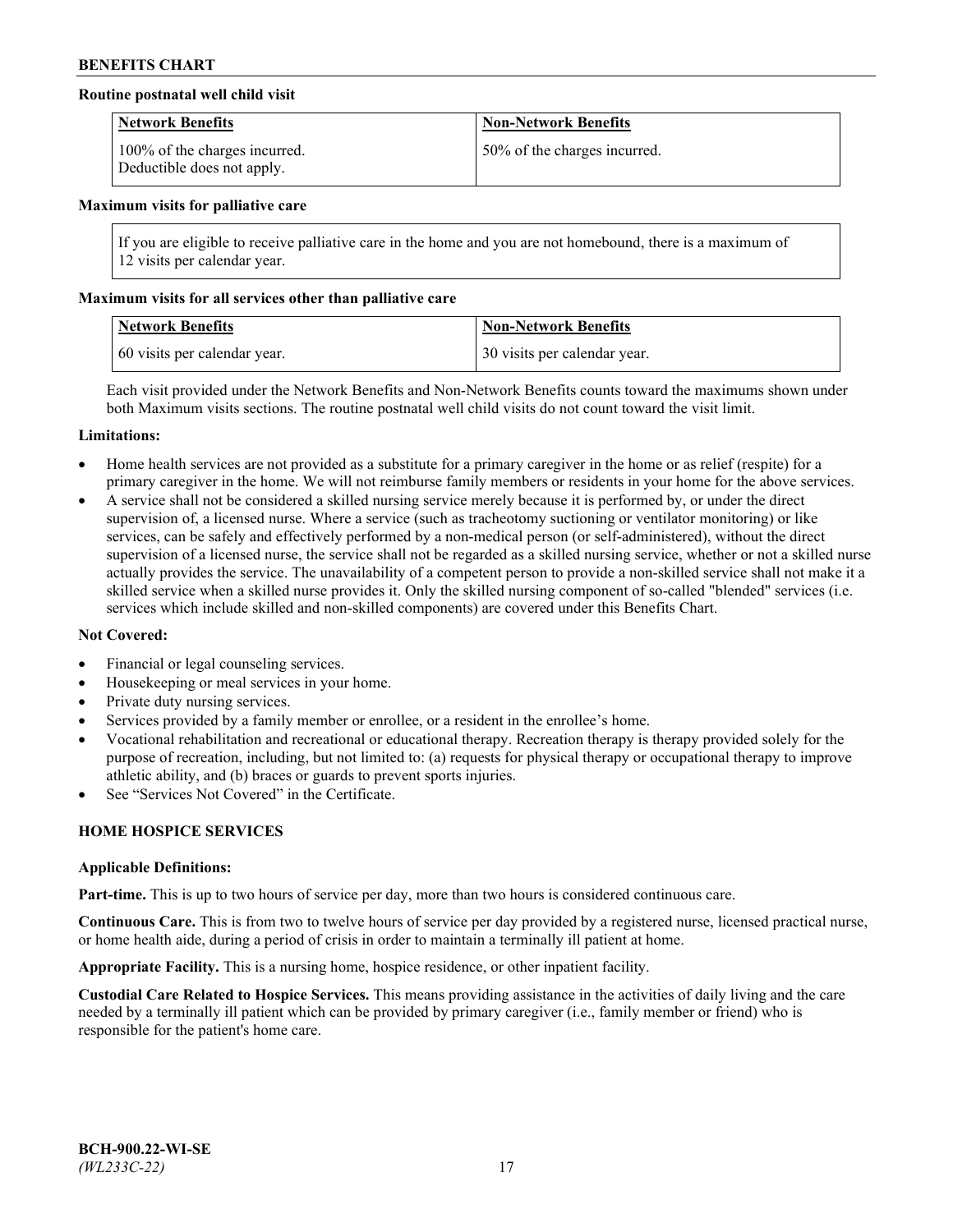### **Covered Services:**

**Home hospice program.** We cover the services described below if you are terminally ill and accepted as a home hospice program participant. You must meet the eligibility requirements of the program, and elect to receive services through the home hospice program. The services will be provided in your home, with inpatient care available when medically necessary as described below. If you elect to receive hospice services, you do so in lieu of curative treatment for your terminal illness for the period you are enrolled in the home hospice program.

**Eligibility:** In order to be eligible to be enrolled in the home hospice program, you must: (1) be a terminally ill patient (prognosis of six months or less); (2) have chosen a palliative treatment focus (i.e., emphasizing comfort and supportive services rather than treatment attempting to cure the disease or condition); and (3) continue to meet the terminally ill prognosis as reviewed by our medical director or his or her designee over the course of care. You may withdraw from the home hospice program at any time.

**Eligible services:** Hospice services include the following services provided in accordance with an approved hospice treatment plan.

- Home health services:
	- o Part-time care provided in your home by an interdisciplinary hospice team (which may include a physician, nurse, social worker, and spiritual counselor) and medically necessary home health services are covered.
	- o One or more periods of continuous care in your home or in a setting which provides day care for pain or symptom management, when medically necessary, will be covered.
- Inpatient services: We cover medically necessary inpatient services.
- Other services:
	- o Respite care is covered for care in your home or in an appropriate facility, to give your primary caregivers (i.e., family members or friends) rest and/or relief when necessary in order to maintain a terminally ill patient at home.
	- o Medically necessary medications for pain and symptom management.
	- o Semi-electric hospital beds and other durable medical equipment are covered.
	- Emergency and non-emergency care is covered.

| Network Benefits              | <b>Non-Network Benefits</b>  |
|-------------------------------|------------------------------|
| 100% of the charges incurred. | 50% of the charges incurred. |

Respite care is limited to 5 days per episode, and respite care and continuous care combined are limited to 30 days.

### **Not Covered:**

- Financial or legal counseling services.
- Housekeeping or meal services in your home.
- Custodial or maintenance care related to hospice services, whether provided in the home or in a nursing home.
- Any service not specifically described as covered services under this home hospice services benefits.
- Any services provided by members of your family or residents in your home.
- See "Services Not Covered" in the Certificate.

## **HOSPITAL AND SKILLED NURSING FACILITY SERVICES**

#### **Covered Services:**

We cover services as described below.

#### **Medical or surgical hospital services**

**Inpatient hospital services:** We cover the following medical or surgical services, for the treatment of acute illness or injury, which require the level of care only provided in an acute care facility. These services must be authorized by a physician.

Inpatient hospital services include: room and board; the use of operating or maternity delivery rooms; intensive care facilities; newborn nursery facilities; general nursing care, anesthesia, laboratory and diagnostic imaging services, radiation therapy, physical therapy, prescription drugs or other medications administered during treatment, blood and blood products (unless replaced), and blood derivatives, and other diagnostic or treatment related hospital services; physician and other professional medical and surgical services provided while in the hospital, including gender confirmation surgery that meets medical coverage criteria.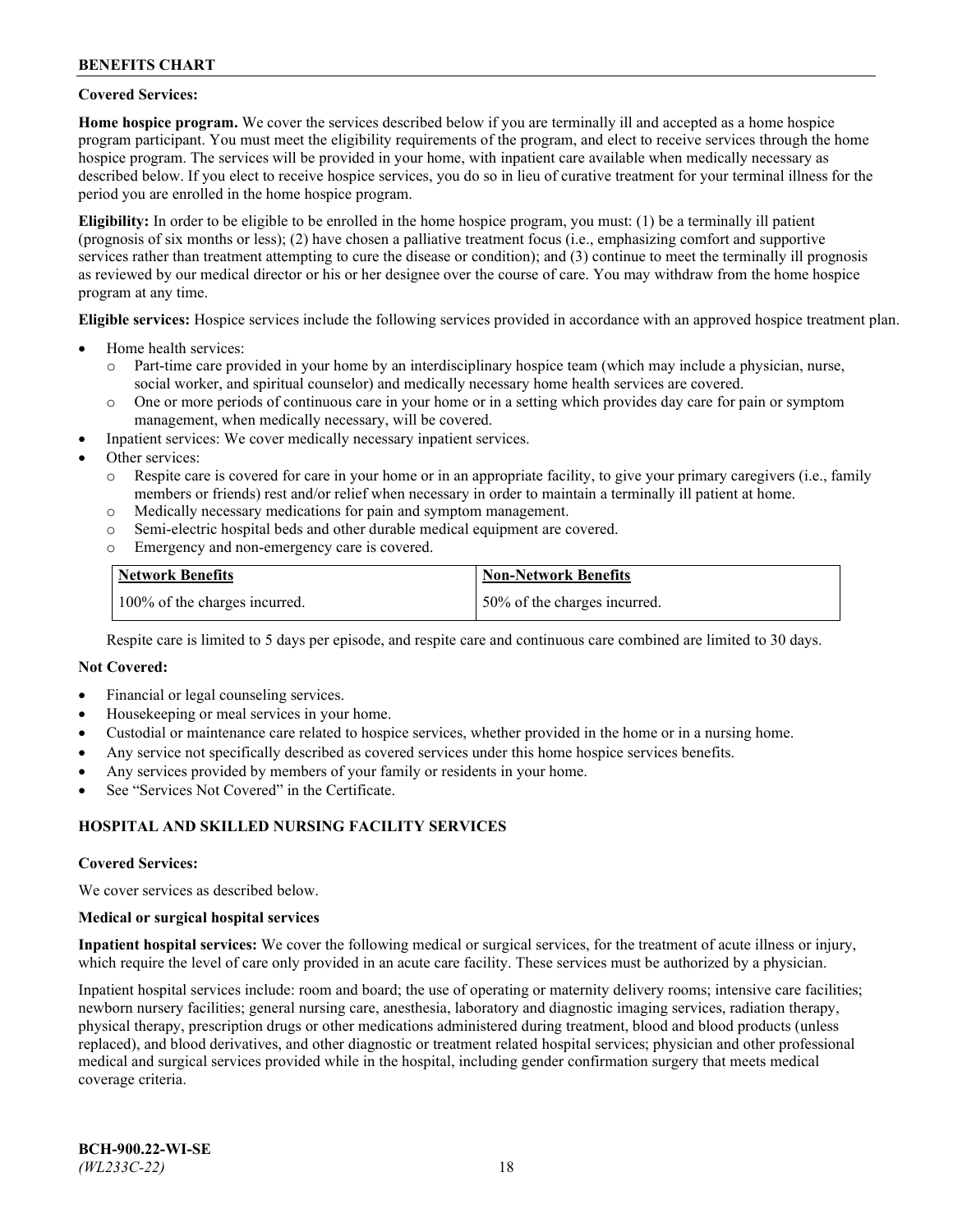We cover, following a vaginal delivery, a minimum of 48 hours of inpatient care for the mother and newborn child. We cover, following a caesarean section delivery, a minimum of 96 hours of inpatient care for the mother and newborn child.

Group health plans and health insurance issuers generally may not, under Federal law, restrict benefits for any hospital length of stay in connection with childbirth for the mother of newborn child to less than 48 hours following a vaginal delivery, or less than 96 hours following a caesarean section. However, Federal law generally does not prohibit the mother's or newborn's attending provider, after consulting with the mother, from discharging the mother or her newborn earlier than 48 hours (or 96 hours as applicable). In any case plans and issuers may not, under Federal law, require that a provider obtain authorization from the plan or the insurance issuer for prescribing a length of stay not in excess of 48 hours (or 96 hours).

| <b>Network Benefits</b>       | <b>Non-Network Benefits</b>  |
|-------------------------------|------------------------------|
| 100% of the charges incurred. | 50% of the charges incurred. |

Each Insured's admission or confinement, including that of a newborn child, is separate and distinct from the admission or confinement of any other Insured.

**Outpatient hospital, ambulatory care or surgical facility services:** We cover the following medical and surgical services, for diagnosis or treatment of illness or injury on an outpatient basis. These services must be authorized by a physician.

Outpatient services include: use of operating rooms, maternity delivery rooms or other outpatient departments, rooms or facilities; and the following outpatient services: general nursing care, anesthesia, laboratory and diagnostic imaging services, radiation therapy, physical therapy, drugs administered during treatment, blood and blood products (unless replaced), and blood derivatives, and other diagnostic or treatment related outpatient services; physician and other professional medical and surgical services provided while an outpatient, including colonoscopies (starting at age 50, or under age 50 for people at high risk of colorectal cancer), and gender confirmation surgery that meets medical coverage criteria.

For Network Benefits, non-emergent, scheduled outpatient Magnetic Resonance Imaging (MRI) and Computed Tomography (CT) must be provided at a designated facility. Your physician or facility will obtain or verify prior authorization for these services, as needed.

To see the benefit level for diagnostic imaging services, laboratory services and physical therapy, see benefits under Diagnostic Imaging Services, Laboratory Services and Physical Therapy in this Benefits Chart.

| <b>Network Benefits</b>       | <b>Non-Network Benefits</b>  |
|-------------------------------|------------------------------|
| 100% of the charges incurred. | 50% of the charges incurred. |

## **Skilled nursing facility care:**

We cover room and board, daily skilled nursing and related ancillary services for post-acute treatment and rehabilitative care of illness or injury that meets medical coverage criteria. Rehabilitation services are limited to services where significant measurable progress is expected to occur within a reasonable period of time.

| Network Benefits                             | <b>Non-Network Benefits</b>                  |
|----------------------------------------------|----------------------------------------------|
| 100% of the charges incurred.                | 50% of the charges incurred.                 |
| Limited to a 30-day maximum per confinement. | Limited to a 30-day maximum per confinement. |

Each day of services provided under the Network Benefits and Non-Network Benefits, combined, applies toward the maximum shown above.

## **Not Covered:**

- Services for items for personal convenience, such as television rental, are not covered.
- See "Services Not Covered" in the Certificate.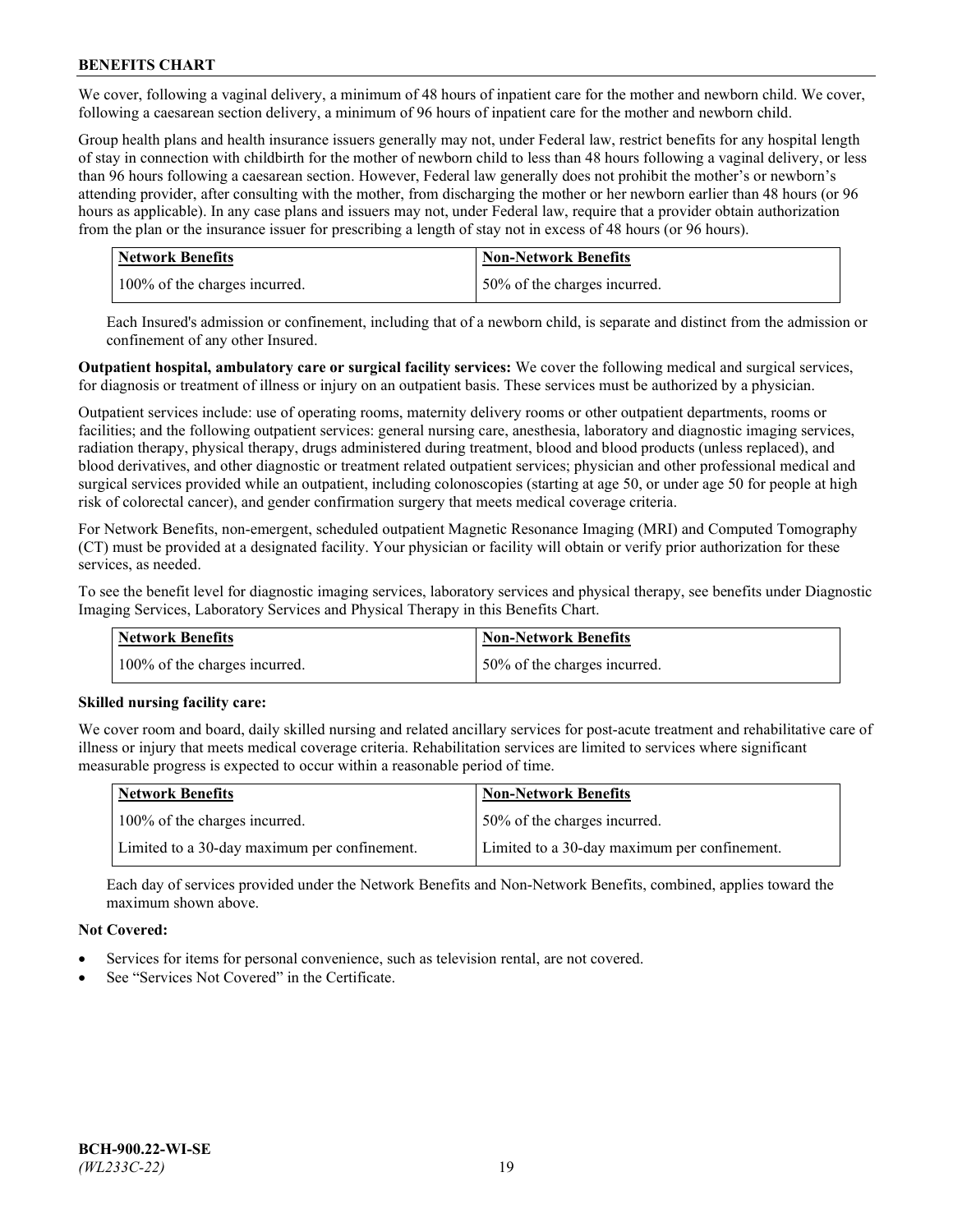# **INFERTILITY DIAGNOSIS**

## **Covered Services:**

We cover the diagnosis of infertility. These services include diagnostic procedures and tests provided in connection with an infertility evaluation, office visits and consultations to diagnose infertility.

| <b>Network Benefits</b>       | <b>Non-Network Benefits</b>  |
|-------------------------------|------------------------------|
| 100% of the charges incurred. | 50% of the charges incurred. |

Coverage is limited to office visits and consultations to diagnose infertility. Treatment is not covered.

## **Not Covered:**

- Infertility/fertility treatment, including, but not limited to, office visits, laboratory services, diagnostic imaging services and fertility drugs; reversal of sterilization; and sperm, ova or embryo acquisition, retrieval or storage; however, we cover office visits and consultations to diagnose infertility.
- Services related to the establishment of surrogate pregnancy and fees for a surrogate. However, pregnancy and maternity services are covered for an Insured under this Benefits Chart, including a surrogate pregnancy.
- See "Services Not Covered" in the Certificate

# **LABORATORY SERVICES**

## **Covered Services:**

We cover laboratory tests when ordered by a provider and provided in a clinic or outpatient hospital facility. This includes blood tests to detect lead exposure in children between the ages of 6 months and 72 months.

To see the benefit level for inpatient hospital or skilled nursing facility services, see benefits under "Inpatient Hospital and Skilled Nursing Facility Services" in this Benefits Chart.

## **Prostate-specific antigen (PSA) testing**

| Network Benefits              | <b>Non-Network Benefits</b>  |
|-------------------------------|------------------------------|
| 100% of the charges incurred. | 50% of the charges incurred. |

## **All other laboratory services**

**Services for illness or injury**

| <b>Network Benefits</b>       | Non-Network Benefits         |
|-------------------------------|------------------------------|
| 100% of the charges incurred. | 50% of the charges incurred. |

## **Preventive services**

Laboratory services associated with preventive services are covered at the benefit level shown in the "Preventive Services" section of this Benefits Chart.

## **Not Covered:**

See "Services Not Covered" in the Certificate.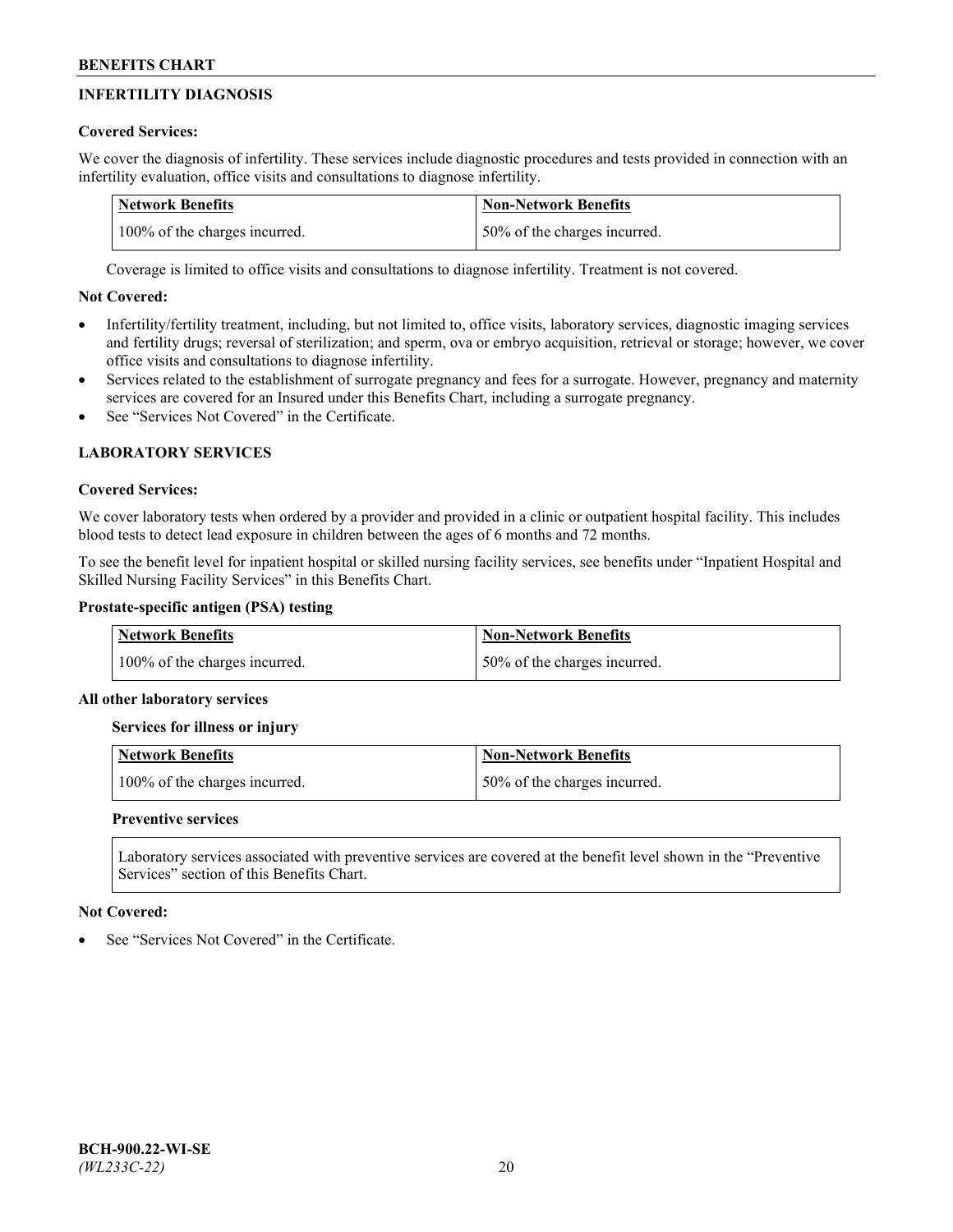# **MASTECTOMY RECONSTRUCTION BENEFIT**

## **Covered Services:**

We cover reconstruction of the breast on which the mastectomy has been performed; surgery and reconstruction of the other breast to produce symmetrical appearance, and prostheses and physical complications of all stages of mastectomy, including lymphedemas.

| <b>Network Benefits</b>                               | <b>Non-Network Benefits</b>                           |
|-------------------------------------------------------|-------------------------------------------------------|
| Coverage level is same as corresponding Network       | Coverage level is same as corresponding Non-Network   |
| Benefits, depending on type of service provided, such | Benefits, depending on type of service provided, such |
| as Office Visits for Illness or Injury, Inpatient or  | as Office Visits for Illness or Injury, Inpatient or  |
| Outpatient Hospital Services.                         | Outpatient Hospital Services.                         |

### **Not Covered:**

See "Services Not Covered" in the Certificate.

## **MEDICATION THERAPY DISEASE MANAGEMENT PROGRAM**

## **Covered Services:**

If you meet our criteria for coverage, you may qualify for our Medication Therapy Disease Management Program.

The program covers consultations with a designated Network pharmacist.

Covered services are based on established medical policies, which are subject to periodic review and modification by the medical directors. These medical policies (medical coverage criteria) are available by calling Member Services, or logging on to your "*my*HealthPartners" account at [healthpartners.com.](http://www.healthpartners.com/)

| Network Benefits                                            | <b>Non-Network Benefits</b> |
|-------------------------------------------------------------|-----------------------------|
| 100% of the charges incurred.<br>Deductible does not apply. | No coverage.                |

### **Not Covered:**

See "Services Not Covered" in the Certificate.

## **OFFICE VISITS FOR ILLNESS OR INJURY**

#### **Covered Services:**

We cover the following when medically necessary: professional medical and surgical services and related supplies, including biofeedback, of physicians and other health care providers; blood and blood products (unless replaced) and blood derivatives.

We cover diagnosis and treatment of illness or injury to the eyes. Where contact or eye glass lenses are prescribed as medically necessary for the post-operative treatment of cataracts or for the treatment of aphakia, acute or chronic corneal pathology, or keratoconus, we cover the initial evaluation, lenses and fitting. Insureds must pay for lens replacement beyond the initial pair.

Services received via video, E-visit or telephone are covered under the "Telehealth/Telemedicine Services" section.

#### **Office visits**

| <b>Network Benefits</b>       | <b>Non-Network Benefits</b>  |
|-------------------------------|------------------------------|
| 100% of the charges incurred. | 50% of the charges incurred. |

**Convenience clinics**

| <b>Network Benefits</b>       | <b>Non-Network Benefits</b>   |
|-------------------------------|-------------------------------|
| 100% of the charges incurred. | 150% of the charges incurred. |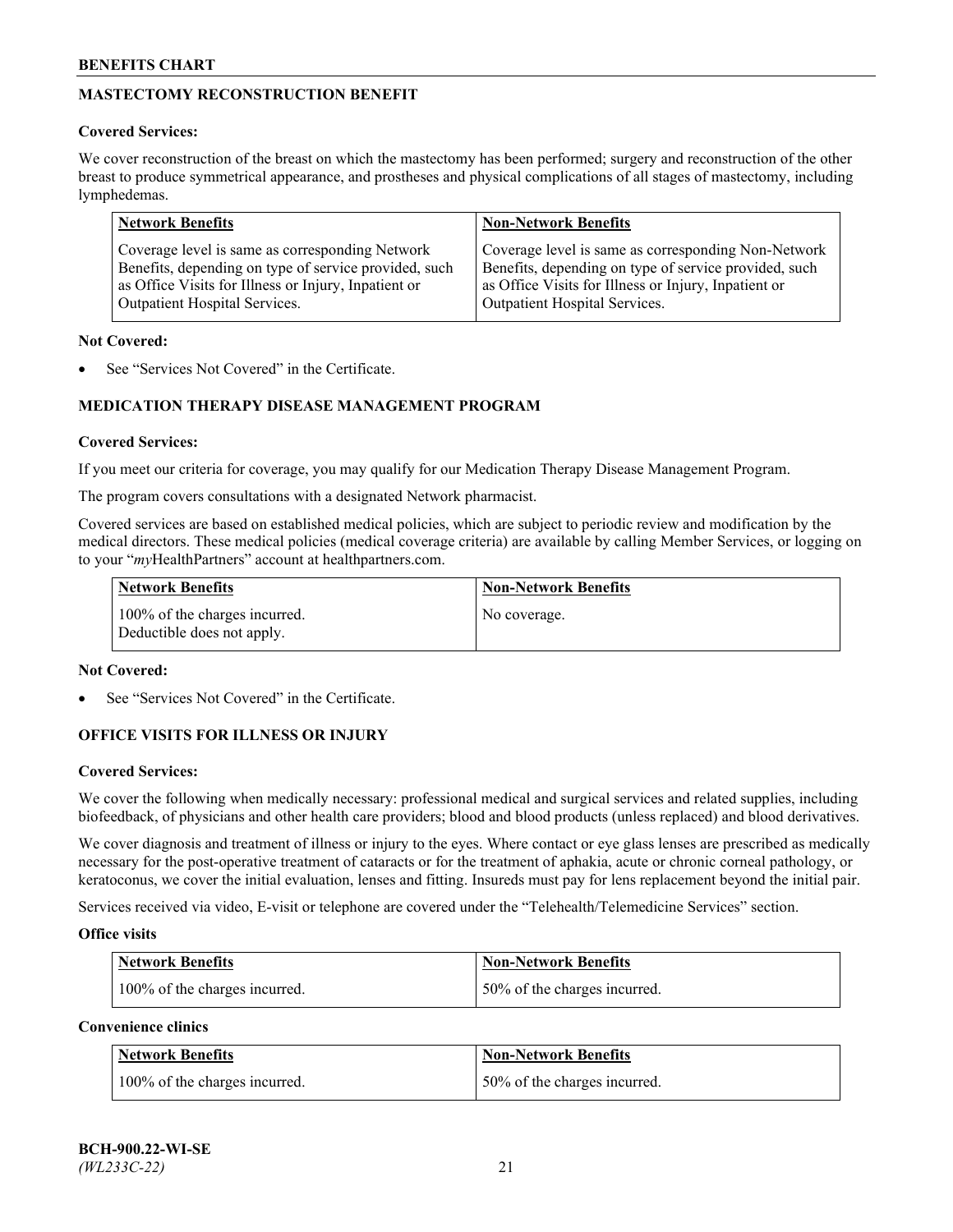### **Injections administered in a physician's office, other than immunizations**

#### **Allergy injections**

| Network Benefits              | Non-Network Benefits          |
|-------------------------------|-------------------------------|
| 100% of the charges incurred. | 150% of the charges incurred. |

#### **All other injections**

| <b>Network Benefits</b>       | <b>Non-Network Benefits</b>  |
|-------------------------------|------------------------------|
| 100% of the charges incurred. | 50% of the charges incurred. |

### **Not Covered:**

- Court ordered treatment, except as described in this Benefits Chart. Any resulting court ordered treatment for mental health services will be subject to the Certificate's requirement for medical necessity.
- See "Services Not Covered" in the Certificate.

## **PEDIATRIC EYEWEAR**

### **Covered Services:**

We cover pediatric eyewear for children.

Routine eye exams are covered under the "Preventive Services" section.

| Network Benefits              | <b>Non-Network Benefits</b> |
|-------------------------------|-----------------------------|
| 100% of the charges incurred. | No coverage.                |

### **Limitations:**

- Coverage under this provision will continue until the end of the month in which the child turns age 19.
- Limited to one of the following per calendar year:
	- o one pair of eyeglasses including one set of prescription lenses, frames from our designated eyewear collection and anti-scratch coating; or
	- o one pair of non-disposable contact lenses; or
	- o a one-year supply of disposable contact lenses.
- Contact lens fittings are limited to two per calendar year.

## **Not Covered:**

- Frames that are not included in our designated eyewear collection. However, one pair of lenses will be covered if an Insured chooses frames outside our designated eyewear collection.
- More than one pair of lenses or frames or non-disposable contacts per calendar year, regardless of the reason. This includes replacement of eyeglasses or contact lenses due to loss, breakage, theft, or change in prescription.
- Safety glasses or goggles for sports or vocational reasons.
- Upgrades including, but not limited to, UV protection and no-line multifocal lenses.
- See "Services Not Covered" in the Certificate.

## **PHYSICAL THERAPY, OCCUPATIONAL THERAPY, SPEECH THERAPY AND OTHER SPECIFIED THERAPIES**

#### **Covered Services:**

We cover the following physical therapy, occupational therapy and speech therapy services:

- Medically necessary rehabilitative care to correct the effects of illness or injury.
- Habilitative care rendered for congenital, developmental or medical conditions which have significantly limited the successful initiation of normal speech and normal motor development.

Massage therapy which is performed in conjunction with other treatment/modalities by a physical or occupational therapist is part of a prescribed treatment plan and is not billed separately is covered.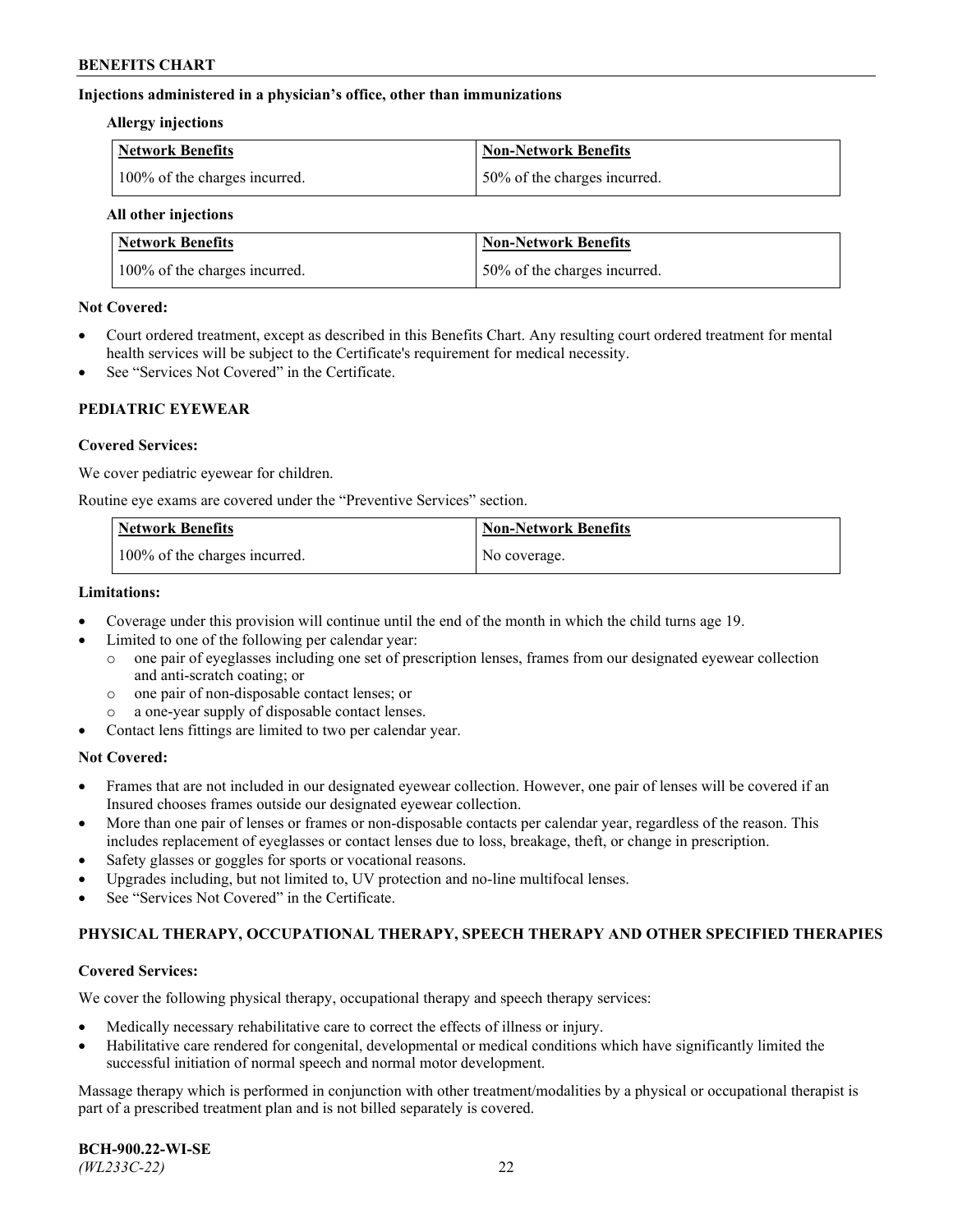We cover services provided in a clinic. To see the benefit level for inpatient hospital or skilled nursing facility services, see benefits under "Inpatient Hospital and Skilled Nursing Facility Services".

### **Rehabilitative care**

| <b>Network Benefits</b>                                                                       | <b>Non-Network Benefits</b>                                                                   |
|-----------------------------------------------------------------------------------------------|-----------------------------------------------------------------------------------------------|
| 100% of the charges incurred.                                                                 | 50% of the charges incurred.                                                                  |
| Physical, Occupational and Speech Therapy are<br>limited to 20 visits each per calendar year. | Physical, Occupational and Speech Therapy are<br>limited to 20 visits each per calendar year. |

#### **In addition to the services provided above, we cover a minimum of:**

- 20 visits per calendar year for pulmonary rehabilitation.
- 36 visits per calendar year for cardiac rehabilitation.
- 30 visits per calendar year for post-cochlear implant aural therapy.
- 20 visits per calendar year for cognitive rehabilitation.

The maximum number of visits is combined for Network Benefits and Non-Network Benefits.

### **Habilitative services**

| <b>Network Benefits</b>                                                                       | <b>Non-Network Benefits</b>                                                                   |
|-----------------------------------------------------------------------------------------------|-----------------------------------------------------------------------------------------------|
| 100% of the charges incurred.                                                                 | 50% of the charges incurred.                                                                  |
| Physical, Occupational and Speech Therapy are<br>limited to 20 visits each per calendar year. | Physical, Occupational and Speech Therapy are<br>limited to 20 visits each per calendar year. |

The maximum number of visits is combined for Network Benefits and Non-Network Benefits.

## **Not Covered:**

- Massage therapy for the purpose of comfort or convenience of the Insured.
- See "Services Not Covered" in the Certificate.

## **PRE-DIABETES DISEASE MANAGEMENT PROGRAM**

## **Covered Services:**

If you meet criteria for coverage, you may qualify for the Pre-Diabetes Disease Management Program through Omada Health. The program covers group health coaching which focuses on weight loss, exercise, behavior modification and health education at select locations determined by the plan.

| <b>Network Benefits</b>                                     | <b>Non-Network Benefits</b> |
|-------------------------------------------------------------|-----------------------------|
| 100% of the charges incurred.<br>Deductible does not apply. | Not applicable.             |

## **Not Covered:**

See "Services Not Covered" in the Certificate.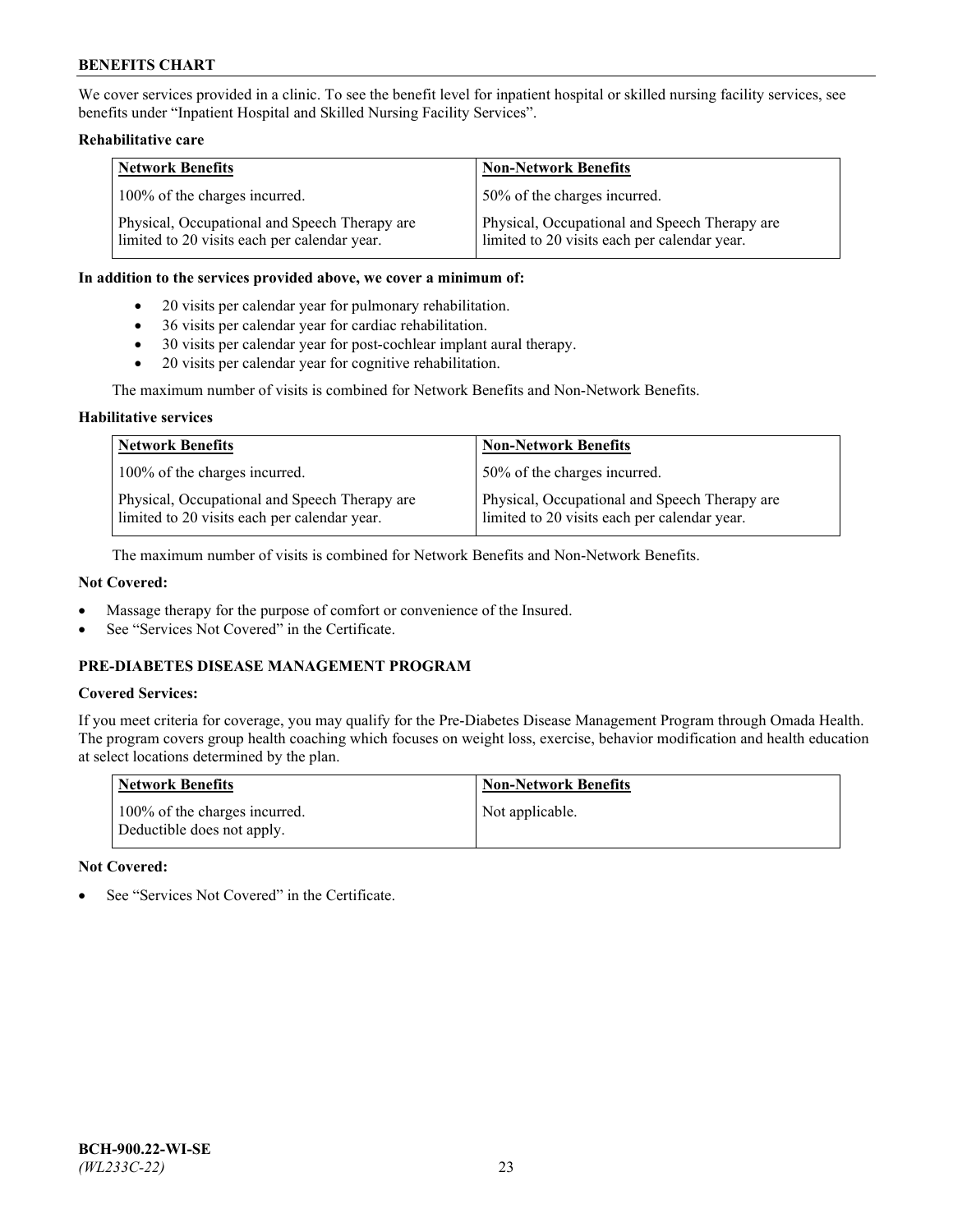## **PRESCRIPTION DRUG SERVICES**

### **Covered Services:**

We cover prescription drugs and medications that can be self-administered or are administered in a physician's office.

We will refill a prescription for eye drops covered under this Benefits Chart if the Insured requests a refill and the original prescription specified that additional quantities would be needed, providing the refill request does not exceed the quantities needed, and the following conditions are met:

- If the Insured requests a 30-day refill supply, the request must be made between 22 and 30 days of the later of (a) the original date that the prescription was distributed to the Insured or (b) the date that the most recent refill was distributed to the Insured; or
- If the Insured requests a 90-day refill supply, the request must be made between 67 and 90 days of the later of (a) the original date that the prescription was distributed to the Insured or (b) the date that the most recent refill was distributed to the Insured.

## **For Network Benefits, drugs and medications must be obtained at a Network pharmacy.**

### **For Non-Network Benefits, drugs and medications must be part of the formulary.**

### **If a copayment is required, you must pay one copayment for each 31-day supply, or portion thereof.**

### **Outpatient drugs (except as specified below)**

| <b>Network Benefits</b>                                                                                                                                      | <b>Non-Network Benefits</b>  |
|--------------------------------------------------------------------------------------------------------------------------------------------------------------|------------------------------|
| Formulary drugs are covered at 100% of the charges<br>incurred.                                                                                              | 50% of the charges incurred. |
| Formulary insulin is considered preventive and is not<br>subject to your deductible. In no event will your cost for<br>a formulary insulin drug exceed \$25. |                              |
| Non-formulary drugs are covered at 80% of the charges<br>incurred.                                                                                           |                              |

**Oral chemotherapy drugs** are included on the specialty drug list. However, you pay the applicable outpatient drug benefit. As required by Wisconsin law, you will not pay higher cost sharing (deductible, copayment or coinsurance) for orally administered chemotherapy drugs than you pay for injected or intravenously administered chemotherapy drugs.

#### **Mail order drugs**

| For your convenience, you may also get up to a                                                                                                                                                        |                                                                                                                            |
|-------------------------------------------------------------------------------------------------------------------------------------------------------------------------------------------------------|----------------------------------------------------------------------------------------------------------------------------|
| 93-day supply of outpatient prescription drugs that<br>can be self-administered through the designated mail<br>order service.<br>Specialty drugs are not available through the mail<br>order service. | Mail order drugs are only available through the<br>designated mail order service.<br>See Network Mail Order Drugs Benefit. |

## **Specialty drugs that are self-administered**

| <b>Network Benefits</b>                                                                                              | <b>Non-Network Benefits</b> |
|----------------------------------------------------------------------------------------------------------------------|-----------------------------|
| 100% of the charges incurred.                                                                                        | No coverage.                |
| Specialty drugs are limited to drugs on the<br>Specialty drug list and must be obtained from a<br>designated vendor. |                             |

**Oral chemotherapy drugs** are included on the specialty drug list. However, you pay the applicable outpatient drug benefit. As required by Wisconsin law, you will not pay higher cost sharing (deductible, copayment or coinsurance) for orally administered chemotherapy drugs than you pay for injected or intravenously administered chemotherapy drugs.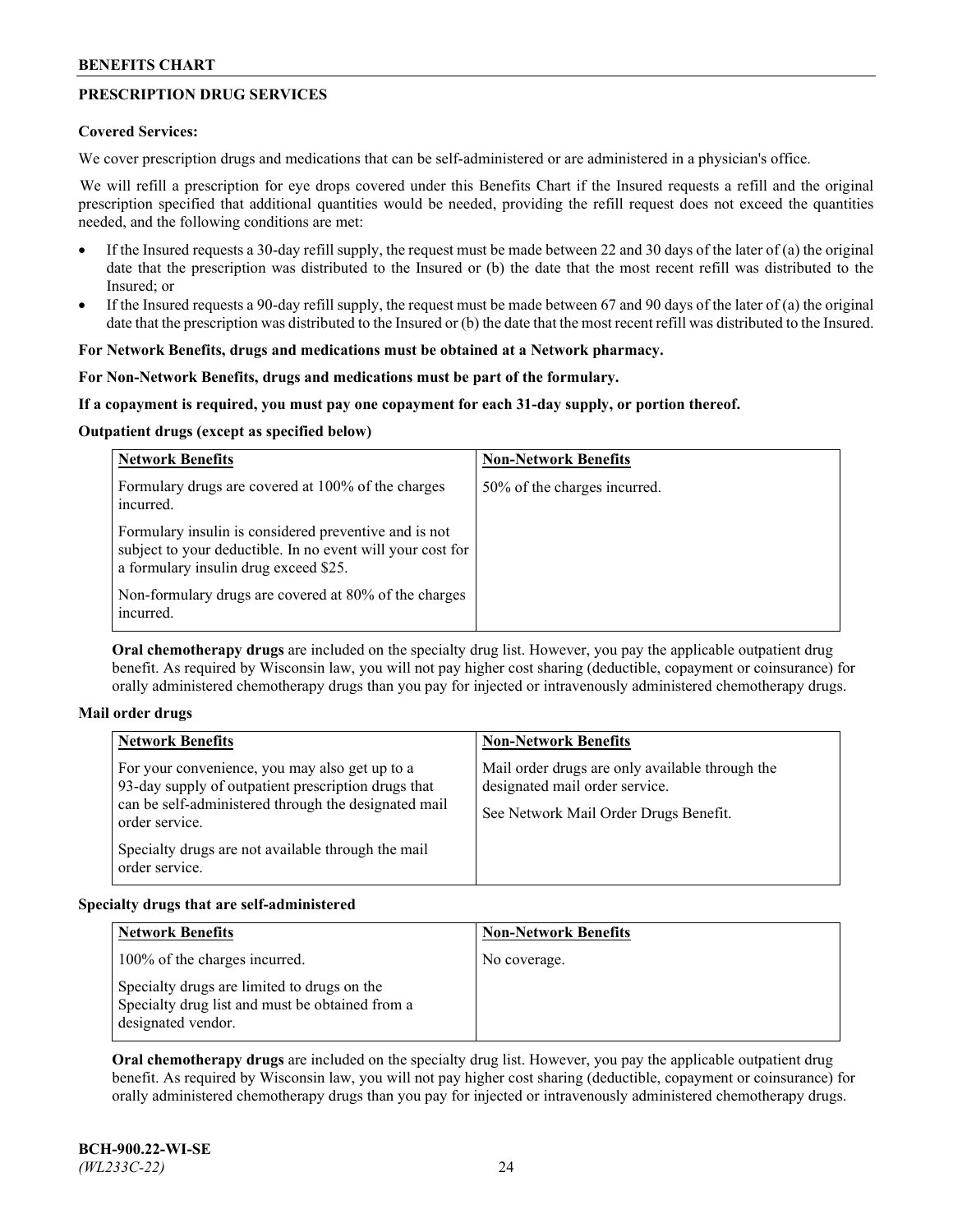**Tobacco cessation drugs.** All FDA approved tobacco cessation drugs are covered.

| <b>Network Benefits</b>                                     | <b>Non-Network Benefits</b>  |
|-------------------------------------------------------------|------------------------------|
| 100% of the charges incurred.<br>Deductible does not apply. | 50% of the charges incurred. |

## **Contraceptive drugs**

| <b>Network Benefits</b>                                                                                                                                         | <b>Non-Network Benefits</b>  |
|-----------------------------------------------------------------------------------------------------------------------------------------------------------------|------------------------------|
| 100% of the charges incurred for formulary drugs.<br>Deductible does not apply.                                                                                 | 50% of the charges incurred. |
| If a physician requests that a non-formulary<br>contraceptive drug be dispensed as written, the drug<br>will be covered at 100%, not subject to the deductible. |                              |

**ACA preventive medications.** We cover preventive medications currently recommended by USPSTF with an A or B rating if they are prescribed by your medical provider and they are listed on our Commercial ACA Preventive Drug List. Preventive medications are subject to periodic review and modification. Changes would be effective in accordance with the federal rules and reflected in our current medical coverage criteria for preventive care services.

| <b>Network Benefits</b>                                     | <b>Non-Network Benefits</b>  |
|-------------------------------------------------------------|------------------------------|
| 100% of the charges incurred.<br>Deductible does not apply. | 50% of the charges incurred. |

## **Limitations:**

- Certain drugs may require prior authorization as indicated on the formulary. HealthPartners may require prior authorization for the drug and also the site where the drug will be provided. Certain drugs are subject to our utilization review process and quantity limits.
- Certain non-formulary drugs require prior authorization. In addition, certain drugs may be subject to any quantity limits applied as part of our trial program. The trial drug program applies to new prescriptions for certain drugs which have high toxicity, low tolerance, high costs and/or high potential for waste. Trial drugs are indicated on the formulary and/or the specialty drug list. Your first fill of a trial drug may be limited to less than a month supply. If the drug is well tolerated and effective, you will receive the remainder of your first month supply.
- If an Insured requests a brand name drug when there is a generic equivalent, the brand name drug will be covered up to the charge that would apply to the generic drug, minus any required copayment. If a physician requests that a brand name drug be dispensed as written, and we determine the brand name drug is medically necessary, the drug will be paid at the nonformulary benefit.
- We may require insureds to try over-the-counter (OTC) drug alternatives before approving more costly formulary prescription drugs.
- Unless otherwise specified in the "Prescription Drug Services" section, you may receive up to a 31-day supply per prescription.
- A 93-day supply will be covered and dispensed only at pharmacies that participate in our extended day supply program.
- New prescriptions to treat certain chronic conditions are limited to a 31-day supply.
- No more than a 31-day supply of specialty drugs will be covered and dispensed at a time unless it's a manufacturer supplied drug that cannot be split that supplies the member with more than a 31-day supply.

**Not Covered:**Replacement of prescription drugs, medications, equipment and supplies due to loss, damage or theft.

- Nonprescription (over-the-counter) drugs or medications, including, but not limited to, vitamins, supplements, homeopathic remedies, and non-FDA approved drugs, unless listed on the formulary and prescribed by a physician or legally authorized health care provider under applicable state and federal law. This exclusion does not include over-thecounter contraceptives for women as allowed under the Affordable Care Act when the Insured obtains a prescription for the item. In addition, if the Insured obtains a prescription, this exclusion does not include aspirin to prevent cardiovascular disease for men and women of certain ages; folic acid supplements for women who may become pregnant; fluoride chemoprevention supplements for children without fluoride in their water source; and iron supplements for children ages 6-12 months who are at risk for anemia.
- All drugs for the treatment of sexual dysfunction.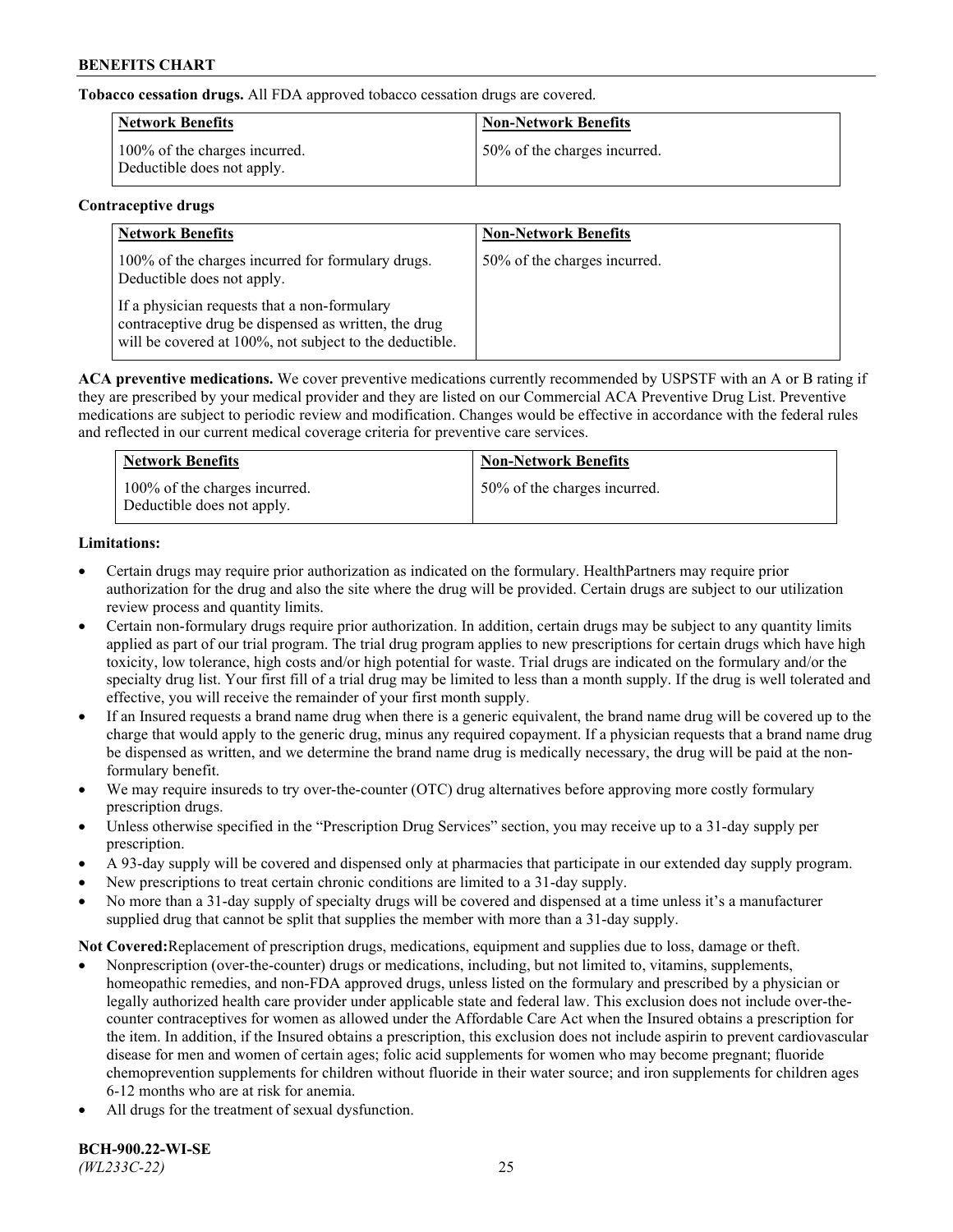- All drugs for the treatment of growth deficiency.
- Fertility drugs.
- Medical cannabis.
- Drugs on the Excluded Drug List. The Excluded Drug List includes select drugs within a therapy class that are not eligible for coverage. This includes drugs that may be excluded for certain indications. The Excluded Drug List is available at [healthpartners.com.](http://www.healthpartners.com/)
- Drugs that are newly approved by the FDA until they are reviewed and approved by HealthPartners Pharmacy and Therapeutics Committee.
- Medical devices approved by the FDA will not be covered under the "Prescription Drug Services" section unless they are on our formulary. Covered medical devices are generally submitted and reimbursed under your medical benefits.
- See "Services Not Covered" in the Certificate.

# **PREVENTIVE SERVICES**

## **Applicable Definitions:**

**Routine Preventive Services** are routine health care services that include screenings, check-ups and counseling to prevent illness, disease or other health problems before symptoms occur.

**Diagnostic Services** are services to help a provider understand your symptoms, diagnose illness and decide what treatment may be needed. They may be the same services that are listed as preventive services, but they are being used as diagnostic services. Your provider will determine if these services are preventive or diagnostic. These services are not preventive if received as part of a visit to diagnose, manage or maintain an acute or chronic medical condition, illness or injury. When that occurs, unless otherwise indicated below, standard deductibles, copayments or coinsurance apply.

## **Covered Services:**

We cover preventive services that meet any of the requirements under the Affordable Care Act (ACA) shown in the bulleted items below. These preventive services are covered at 100% under the Network Benefits with no deductible, copayments or coinsurance. (If a preventive service is not required by the ACA and it is covered at a lower benefit level, it will be specified below.) Preventive benefits mandated under the ACA are subject to periodic review and modification. Changes would be effective in accordance with the federal rules. Preventive services mandated by the ACA include:

- Evidence-based items or services that have in effect a rating of A or B in the current recommendations of the United States Preventive Services Task Force with respect to the individual;
- Immunizations for routine use in children, adolescents, and adults that have in effect a recommendation from the Advisory Committee on Immunization Practices of the Centers for Disease Control and Prevention with respect to the individual;
- With respect to infants, children, and adolescents, evidence-informed preventive care and screenings provided for in comprehensive guidelines supported by the Health Resources and Services Administration; and
- With respect to women, preventive care and screenings provided for in comprehensive guidelines supported by the Health Resources and Services Administration.

Covered services are based on established medical policies, which are subject to periodic review and modification by the medical or dental directors. These medical policies (medical coverage criteria) are available by calling Member Services, or logging on to your "*my*HealthPartners" account at [healthpartners.com.](https://www.healthpartners.com/hp/index.html)

## **ACA and state mandated preventive services are covered as follows:**

**Routine health exams and periodic health assessments.** A physician or health care provider will counsel you as to how often health assessments are needed based on age, sex and health status. This includes screening and counseling for tobacco cessation and all FDA approved tobacco cessation medications including over-the-counter drugs (as shown in the Prescription Drug Services section).

| Network Benefits                                            | <b>Non-Network Benefits</b>  |
|-------------------------------------------------------------|------------------------------|
| 100% of the charges incurred.<br>Deductible does not apply. | 50% of the charges incurred. |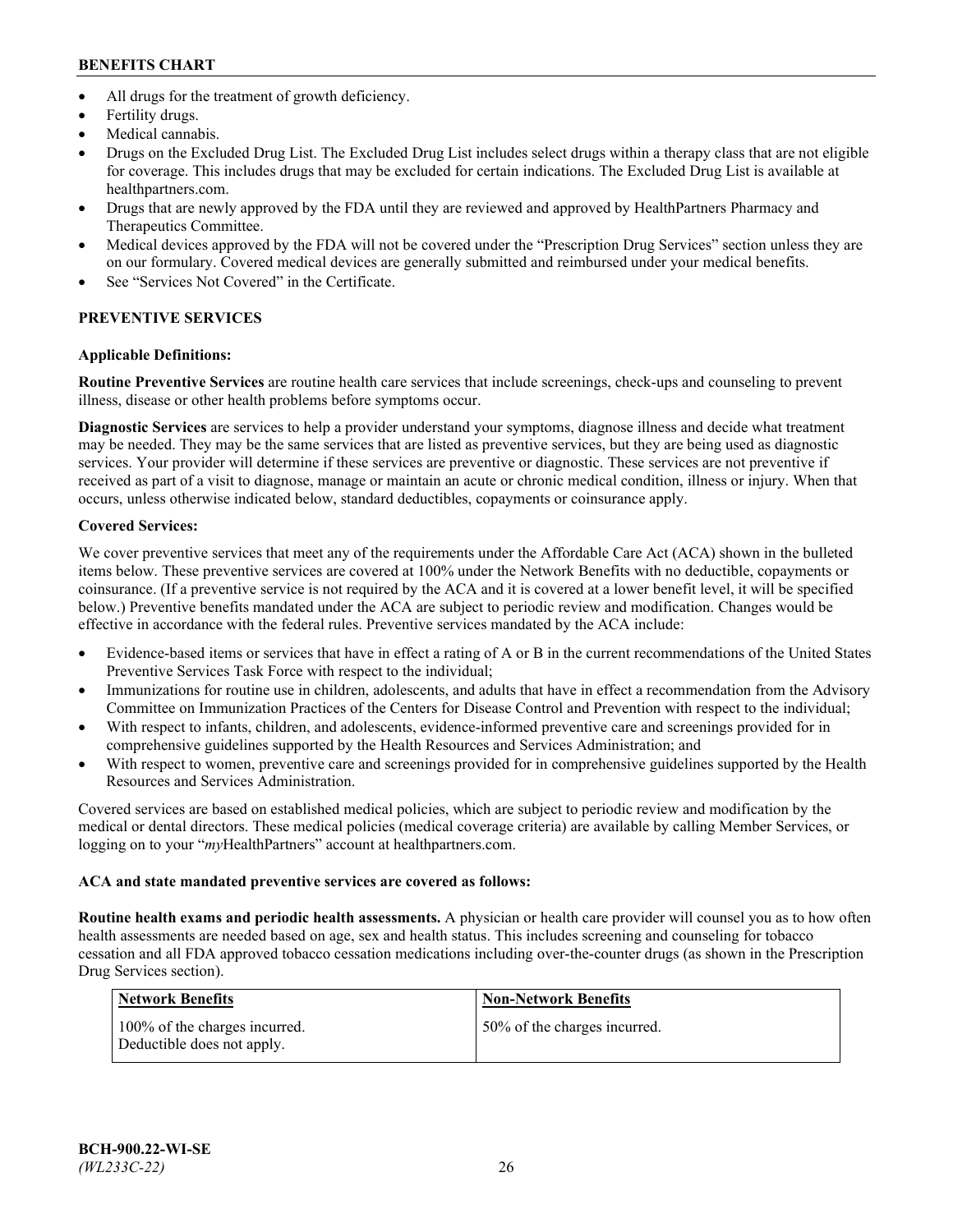**Child health supervision services.** This includes pediatric preventive services such as newborn screenings, appropriate immunizations, developmental assessments and laboratory services appropriate to the age of the child from birth to 72 months and appropriate immunizations to age 18.

| <b>Network Benefits</b>                                     | <b>Non-Network Benefits</b>  |
|-------------------------------------------------------------|------------------------------|
| 100% of the charges incurred.<br>Deductible does not apply. | 50% of the charges incurred. |

#### **Routine prenatal care and exams**

| Network Benefits                                            | <b>Non-Network Benefits</b>  |
|-------------------------------------------------------------|------------------------------|
| 100% of the charges incurred.<br>Deductible does not apply. | 50% of the charges incurred. |

**Routine postnatal care.** This includes health exams, assessments, education and counseling relating to the period immediately after childbirth.

| Network Benefits                                            | <b>Non-Network Benefits</b>  |
|-------------------------------------------------------------|------------------------------|
| 100% of the charges incurred.<br>Deductible does not apply. | 50% of the charges incurred. |

**Routine screening procedures for cancer.** This includes colorectal screening and other cancer screenings recommended by the USPSTF with an A or B rating. Women's preventive health services below describe additional routine screening procedures for cancer.

| <b>Network Benefits</b>                                     | <b>Non-Network Benefits</b>  |
|-------------------------------------------------------------|------------------------------|
| 100% of the charges incurred.<br>Deductible does not apply. | 50% of the charges incurred. |

**Professional voluntary family planning services.** This includes services to prevent or delay a pregnancy, including counseling and education. Services must be provided by a licensed provider.

| <b>Network Benefits</b>                                     | <b>Non-Network Benefits</b>  |
|-------------------------------------------------------------|------------------------------|
| 100% of the charges incurred.<br>Deductible does not apply. | 50% of the charges incurred. |

#### **Adult immunizations**

| <b>Network Benefits</b>                                     | <b>Non-Network Benefits</b>  |
|-------------------------------------------------------------|------------------------------|
| 100% of the charges incurred.<br>Deductible does not apply. | 50% of the charges incurred. |

**Women's preventive health services.** This includes mammograms, screenings for cervical cancer (pap smears), breast pumps, human papillomavirus (HPV) testing, counseling for sexually transmitted infections, counseling and screening for human immunodeficiency virus (HIV), and all FDA approved contraceptive methods as prescribed by a doctor, sterilization procedures, education and counseling (see the Prescription Drug Services section for coverage of oral contraceptive drugs). We also provide genetic screening for BRCA if someone in your family has the gene or you have a diagnosis of cancer.

The U.S. Preventive Services Task Force (USPSTF) recommends screening mammography, with or without clinical breast examination (CBE), every 1-2 years for women aged 40 and older. For women age 50 and older, we cover an annual mammogram.

| <b>Network Benefits</b>                                     | <b>Non-Network Benefits</b>  |
|-------------------------------------------------------------|------------------------------|
| 100% of the charges incurred.<br>Deductible does not apply. | 50% of the charges incurred. |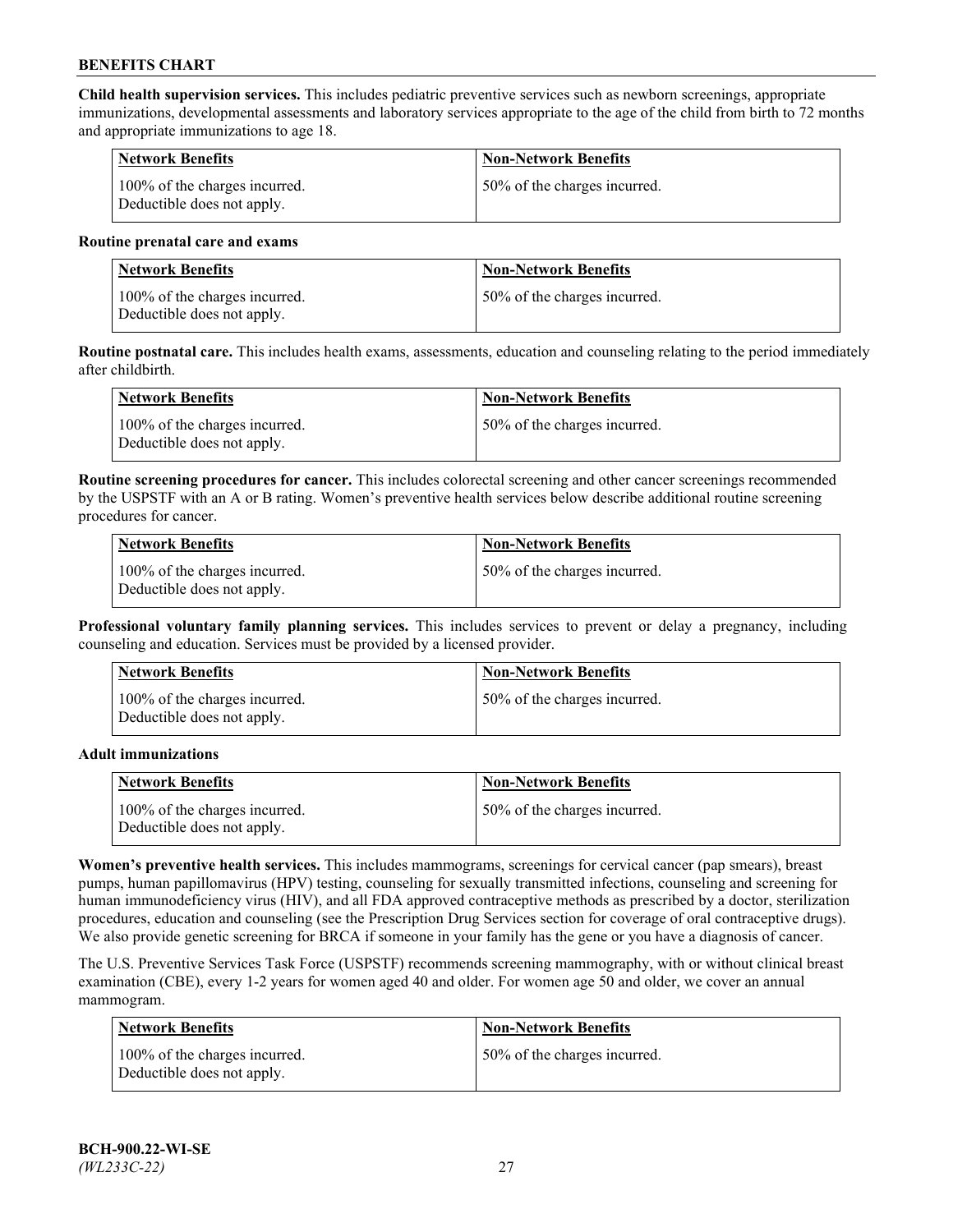**Obesity screening and management.** We cover obesity screening and counseling for all ages during a routine preventive care exam. If you are age 18 or older and have a body mass index of 30 or more, we also cover intensive obesity management to help you lose weight. Your primary care doctor can coordinate these services.

| <b>Network Benefits</b>                                     | <b>Non-Network Benefits</b>  |
|-------------------------------------------------------------|------------------------------|
| 100% of the charges incurred.<br>Deductible does not apply. | 50% of the charges incurred. |

### **In addition to any ACA or state mandated preventive services referenced above, we cover the following eligible services:**

#### **Routine eye and hearing exams**

| <b>Network Benefits</b>                                     | <b>Non-Network Benefits</b>  |
|-------------------------------------------------------------|------------------------------|
| 100% of the charges incurred.<br>Deductible does not apply. | 50% of the charges incurred. |

**Ovarian cancer surveillance test for women who are at risk.** "At risk for ovarian cancer" means (1) having a family history that includes any of the following: one or more first-degree or second-degree relatives with ovarian cancer, clusters of female relatives with breast cancer or nonpolyposis colorectal cancer; or (2) testing positive for BRCA1 or BRCA2 mutations. "Surveillance test for ovarian cancer" means annual screening using CA-125 serum tumor marker testing, transvaginal ultrasound, pelvic examination or other proven ovarian screening tests currently being evaluated by the federal Food and Drug Administration or by the National Cancer Institute.

| <b>Network Benefits</b>                               | <b>Non-Network Benefits</b>                           |
|-------------------------------------------------------|-------------------------------------------------------|
| Coverage level is same as corresponding Network       | Coverage level is same as corresponding Non-Network   |
| Benefits, depending on type of service provided, such | Benefits, depending on type of service provided, such |
| as Diagnostic Imaging Services, Laboratory Services   | as Diagnostic Imaging Services, Laboratory Services   |
| or Office Visits for Illness or Injury, or Preventive | or Office Visits for Illness or Injury, or Preventive |
| Services.                                             | Services.                                             |

**Limitations:**Services are not preventive if received as part of a visit to diagnose, manage or maintain an acute or chronic medical condition, illness or injury. When that occurs, unless otherwise indicated above, standard deductibles, copayments or coinsurance apply.

#### **Not Covered:**

See "Services Not Covered" in the Certificate.

## **TELEHEALTH/TELEMEDICINE SERVICES**

## **Definitions:**

**Telehealth, Telemedicine, or Virtual Care.** This is a means of communication between a health care professional and a patient. This includes the use of secure electronic information, imaging, and communication technologies, including:

- interactive audio or audio-video
- interactive audio with store-and-forward technology
- chat-based and email-based systems
- physician-to-physician consultation
- patient education
- data transmission
- data interpretation
- digital diagnostics (algorithm-enabled diagnostic support)
- digital therapeutics (the use of personal health devices and sensors, either alone or in combination with conventional drug therapies, for disease prevention and management)

#### Services can be delivered:

Synchronously: the patient and health care professional are engaging with one another at the same time; or Asynchronously: the patient and health care professional engage with each other at different points in time.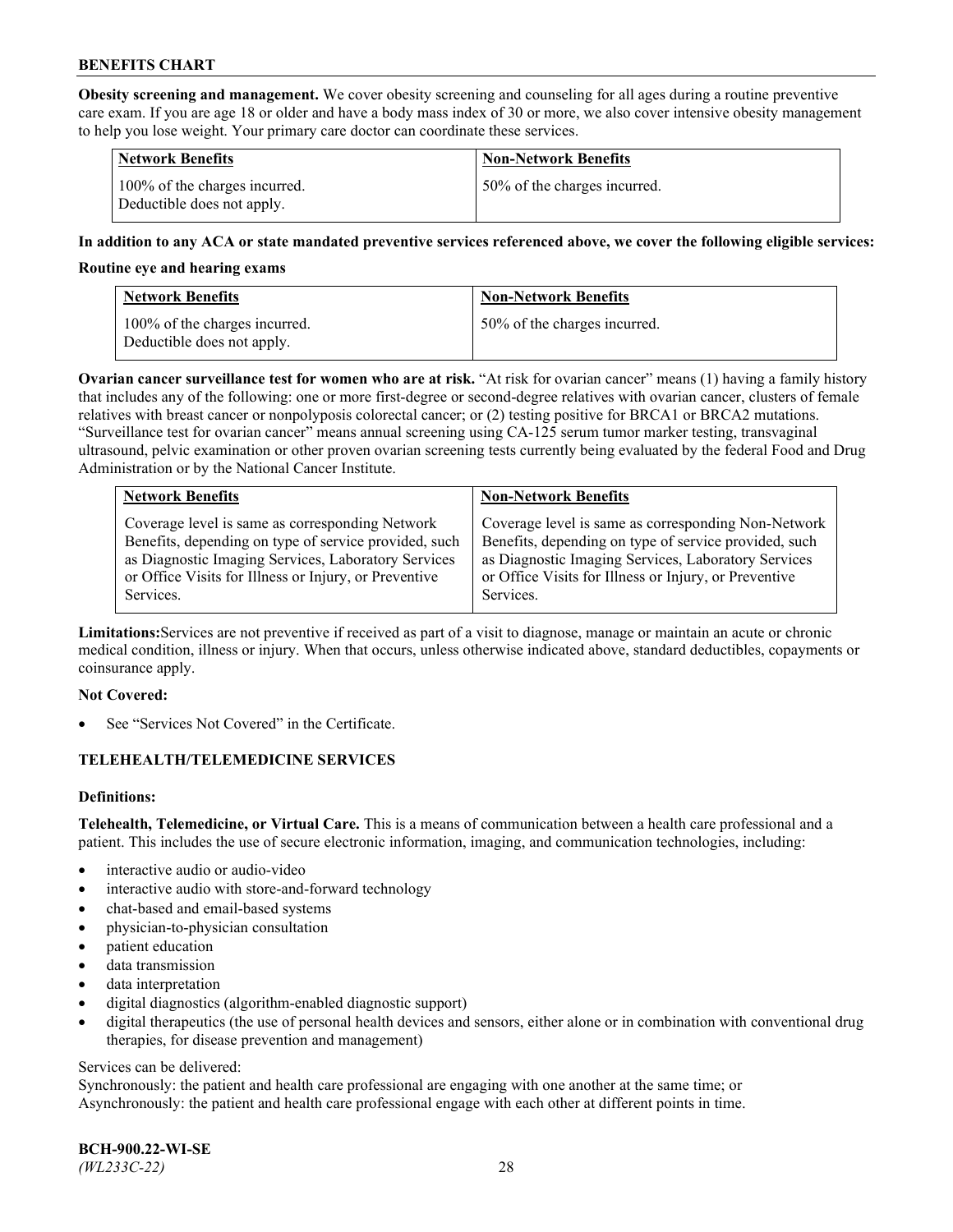**Telephone Visits.** Live, synchronous, interactive encounters over the telephone between a patient and a healthcare provider.

**E-visit or chat-based visits.** Asynchronous online or mobile app encounters to discuss a patient's personal health information, vital signs, and other physiologic data or diagnostic images. The healthcare provider reviews and delivers a consultation, diagnosis, prescription or treatment plan after reviewing the patient's visit information.

**Virtuwell®.** This is an online service for you to receive a diagnosis and treatment for certain conditions, such as a cold, flu, ear pain and sinus infections. You may access the Virtuwell website at [virtuwell.com.](https://www.virtuwell.com/)

**Video Visits.** Live, synchronous, interactive encounters using secure web-based video between a patient and a healthcare provider.

### **Covered Services:**

The Plan covers the following methods of receiving care for services that would be eligible under the Plan if the service were provided in person.

#### **Scheduled telephone visits**

| <b>Network Benefits</b>       | <b>Non-Network Benefits</b>  |
|-------------------------------|------------------------------|
| 100% of the charges incurred. | 50% of the charges incurred. |

### **E-visits**

### **Access to online care through Virtuwell at [virtuwell.com](https://www.virtuwell.com/)**

| Network Benefits              | <b>Non-Network Benefits</b> |
|-------------------------------|-----------------------------|
| 100% of the charges incurred. | Not applicable.             |

### **All other E-visits**

| <b>Network Benefits</b>       | <b>Non-Network Benefits</b>  |
|-------------------------------|------------------------------|
| 100% of the charges incurred. | 50% of the charges incurred. |

#### **Video visits**

| <b>Network Benefits</b>                                      | <b>Non-Network Benefits</b>                            |
|--------------------------------------------------------------|--------------------------------------------------------|
| Coverage level is same as corresponding Network              | Coverage level is same as corresponding Non-           |
| Benefits, depending on type of service provided, such as     | Network Benefits, depending on type of service         |
| Office Visits for Illness or Injury, Inpatient or Outpatient | provided, such as Office Visits for Illness or Injury, |
| Hospital Services.                                           | Inpatient or Outpatient Hospital Services.             |

#### **Not Covered:**

See "Services Not Covered" in the Certificate.

#### **TRANSPLANT SERVICES**

#### **Applicable Definitions:**

**Autologous.** This is when the source of cells is from the individual's own marrow or stem cells.

**Allogeneic.** This is when the source of cells is from a related or unrelated donor's marrow or stem cells.

**Allogeneic Bone Marrow Transplant.** This is when the bone marrow is harvested from the related or unrelated donor and stored. The patient undergoes treatment which includes tumor ablation with high-dose chemotherapy and/or radiation. The bone marrow is reinfused (transplanted).

**Autologous Bone Marrow Transplant.** This is when the bone marrow is harvested from the individual and stored. The patient undergoes treatment which includes tumor ablation with high-dose chemotherapy and/or radiation. The bone marrow is reinfused (transplanted).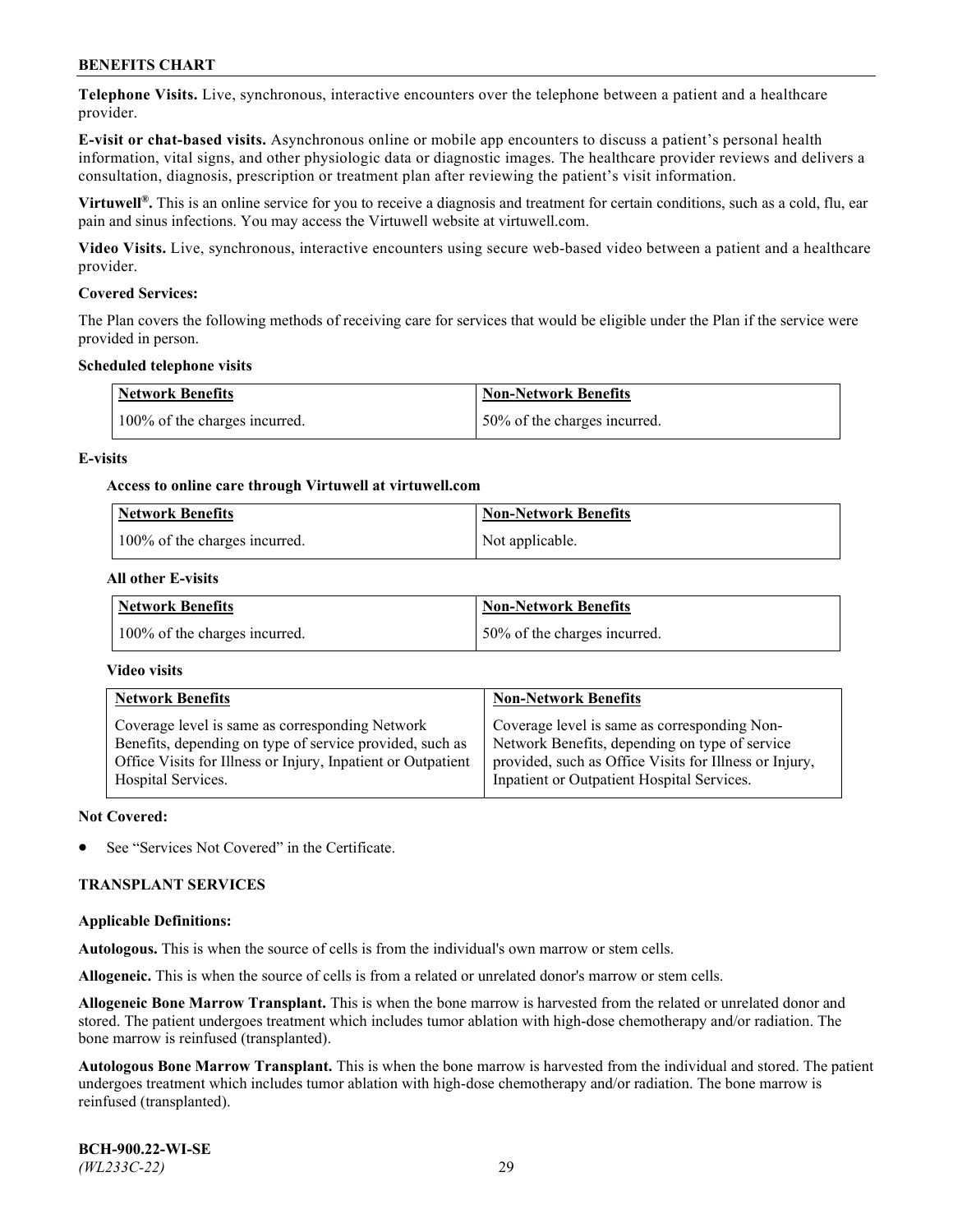**Autologous/Allogeneic Stem Cell Support.** This is a treatment process that includes stem cell harvest from either bone marrow or peripheral blood, tumor ablation with high-dose chemotherapy and/or radiation, stem cell reinfusion, and related care. Autologous/allogeneic bone marrow transplantation and high dose chemotherapy with peripheral stem cell rescue/support are considered to be autologous/allogeneic stem cell support.

**Designated Transplant Center.** This is any health care provider, group or association of health care providers designated by us to provide services, supplies or drugs for specified transplants for our Insureds.

**Transplant Services.** This is transplantation (including retransplants) of the human organs or tissue listed below, including all related post-surgical treatment, follow-up care and drugs and multiple transplants for a related cause. Transplant services do not include other organ or tissue transplants or surgical implantation of mechanical devices functioning as a human organ, except surgical implantation of an FDA approved Ventricular Assist Device (VAD) or total artificial heart, functioning as a temporary bridge to heart transplantation.

Prior authorization is required prior to consultation to support coordination of care and benefits.

### **Covered Services:**

We cover eligible transplant services (as defined above) while you are covered under the Certificate. Transplants that will be considered for coverage are limited to the following:

- Kidney transplants for end-stage disease.
- Cornea transplants for end-stage disease.
- Heart transplants for end-stage disease.
- Lung transplants or heart/lung transplants for: (1) primary pulmonary hypertension; (2) Eisenmenger's syndrome; (3) endstage pulmonary fibrosis; (4) alpha 1 antitrypsin disease; (5) cystic fibrosis; and (6) emphysema.
- Liver transplants for: (1) biliary atresia in children; (2) primary biliary cirrhosis; (3) post-acute viral infection (including hepatitis A, hepatitis B antigen e negative and hepatitis C) causing acute atrophy or post-necrotic cirrhosis; (4) primary sclerosing cholangitis; (5) alcoholic cirrhosis; and (6) hepatocellular carcinoma.
- Allogeneic bone marrow transplants or peripheral stem cell support associated with high dose chemotherapy for: (1) acute myelogenous leukemia; (2) acute lymphocytic leukemia; (3) chronic myelogenous leukemia; (4) severe combined immunodeficiency disease; (5) Wiskott-Aldrich syndrome; (6) aplastic anemia; (7) sickle cell anemia; (8) non-relapsed or relapsed non-Hodgkin's lymphoma; (9) multiple myeloma; and (10) testicular cancer.
- Autologous bone marrow transplants or peripheral stem cell support associated with high-dose chemotherapy for: (1) acute leukemias; (2) non-Hodgkin's lymphoma; (3) Hodgkin's disease; (4) Burkitt's lymphoma; (5) neuroblastoma; (6) multiple myeloma; (7) chronic myelogenous leukemia; and (8) non-relapsed non-Hodgkin's lymphoma.
- Pancreas transplants for simultaneous pancreas-kidney transplants for diabetes, pancreas after kidney, living related segmental simultaneous pancreas kidney transplantation and pancreas transplant alone.

To receive Network Benefits, charges for transplant services must be incurred at a Designated Transplant Center.

The transplant-related treatment provided, including expenses incurred for directly related donor services, shall be subject to and in accordance with the provisions, limitations, maximums and other terms of the Certificate.

Medical and hospital expenses of the donor are covered only when the recipient is an Insured and the transplant and directly related donor expenses have been prior authorized for coverage. Treatment of medical complications that may occur to the donor are not covered. Donors are not considered Insureds, and are therefore not eligible for the rights afforded to Insureds under the Certificate.

The list of eligible transplant services and coverage determinations are based on established medical policies, which are subject to periodic review and modification by the medical director.

| <b>Network Benefits</b>                          | <b>Non-Network Benefits</b>                          |
|--------------------------------------------------|------------------------------------------------------|
| See Network Inpatient Hospital Services Benefit. | See Non-Network Inpatient Hospital Services Benefit. |